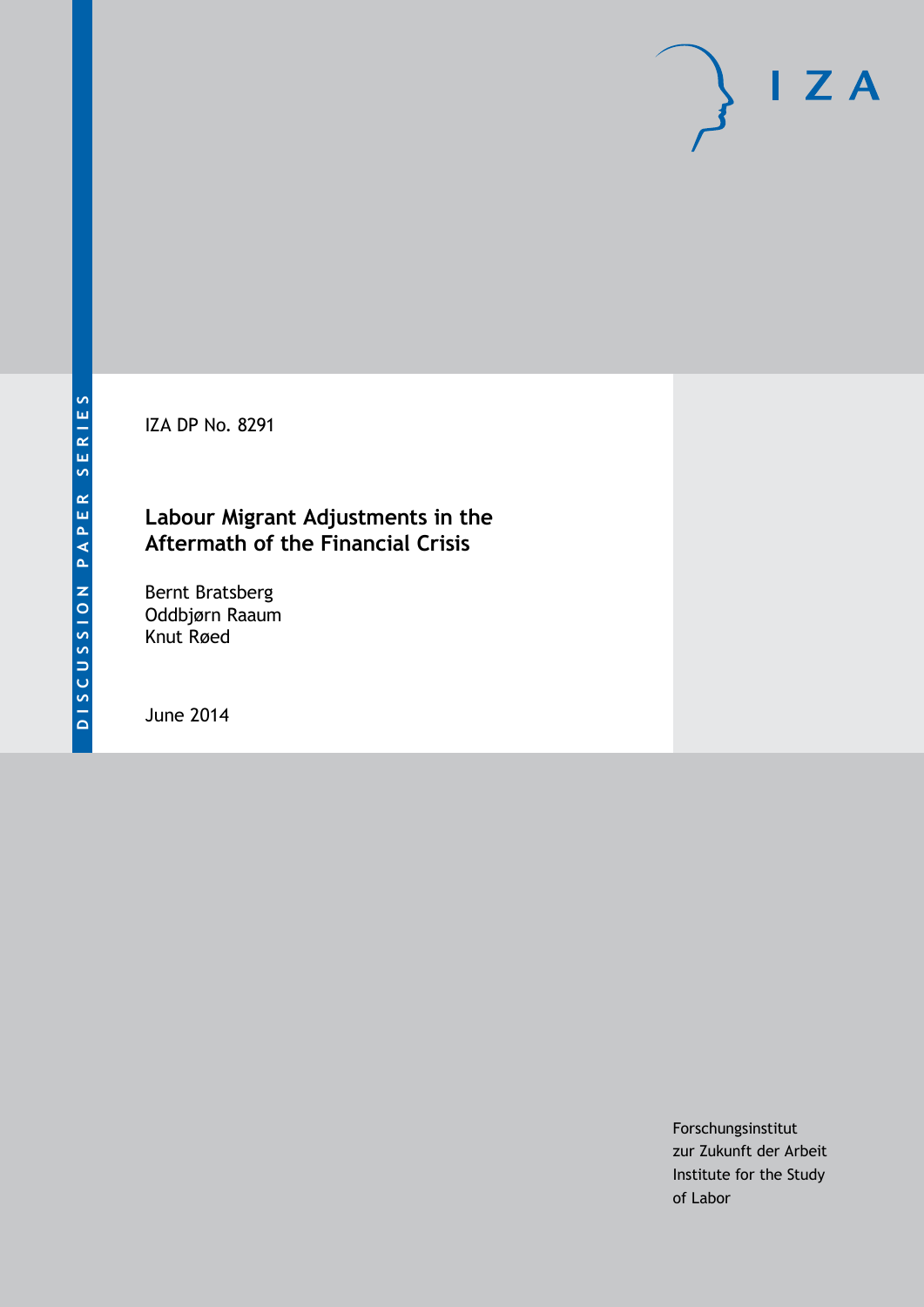# **Labour Migrant Adjustments in the Aftermath of the Financial Crisis**

### **Bernt Bratsberg**

*Ragnar Frisch Centre for Economic Research*

## **Oddbjørn Raaum**

*Ragnar Frisch Centre for Economic Research*

### **Knut Røed**

*Ragnar Frisch Centre for Economic Research and IZA*

> Discussion Paper No. 8291 June 2014

> > IZA

P.O. Box 7240 53072 Bonn **Germany** 

Phone: +49-228-3894-0 Fax: +49-228-3894-180 E-mail: [iza@iza.org](mailto:iza@iza.org)

Any opinions expressed here are those of the author(s) and not those of IZA. Research published in this series may include views on policy, but the institute itself takes no institutional policy positions. The IZA research network is committed to the IZA Guiding Principles of Research Integrity.

The Institute for the Study of Labor (IZA) in Bonn is a local and virtual international research center and a place of communication between science, politics and business. IZA is an independent nonprofit organization supported by Deutsche Post Foundation. The center is associated with the University of Bonn and offers a stimulating research environment through its international network, workshops and conferences, data service, project support, research visits and doctoral program. IZA engages in (i) original and internationally competitive research in all fields of labor economics, (ii) development of policy concepts, and (iii) dissemination of research results and concepts to the interested public.

<span id="page-1-0"></span>IZA Discussion Papers often represent preliminary work and are circulated to encourage discussion. Citation of such a paper should account for its provisional character. A revised version may be available directly from the author.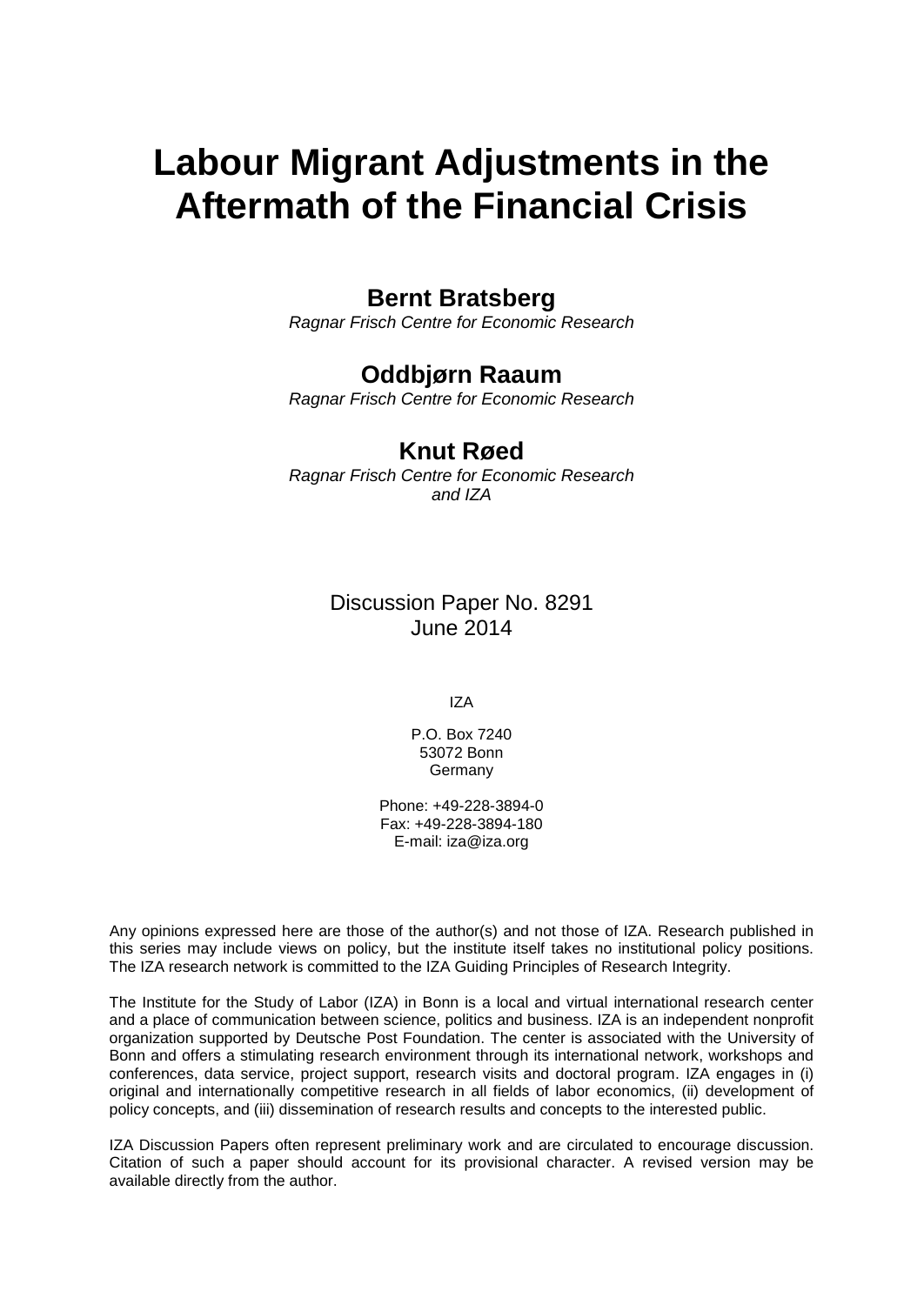IZA Discussion Paper No. 8291 June 2014

# **ABSTRACT**

# **Labour Migrant Adjustments in the Aftermath of the Financial Crisis[\\*](#page-1-0)**

Based on individual longitudinal data, we examine the evolution of employment and earnings of post‐EU accession Eastern European labour immigrants to Norway for a period of up to eight years after entry. We find that the migrants were particularly vulnerable to the negative labour demand shock generated by the financial crisis. During the winter months of 2008/09, the fraction of immigrant men claiming unemployment insurance benefits rose from below 2 to 14 per cent. Some of this increase turned out to be persistent, and unemployment remained considerably higher among immigrants than natives even three years after the crisis. Although we find that negative labour demand shocks raise the probability of return migration, the majority of the labour migrants directly affected by the downturn stayed in Norway and claimed unemployment insurance benefits.

JEL Classification: F22, H55, J22

Keywords: migration, assimilation, social insurance

Corresponding author:

Bernt Bratsberg The Ragnar Frisch Centre for Economic Research Gaustadalléen 21 0349 Oslo **Norway** E-mail: [bernt.bratsberg@frisch.uio.no](mailto:bernt.bratsberg@frisch.uio.no)

This paper is written for the Nordic Council volume, "The Nordic model – challenged but capable of reform," edited by Tarmo Valkonen and Vesa Vihriälä. We gratefully acknowledge funding from the Nordic Council, the Norwegian Ministry of Labour (project "Labour Migration to Norway") and the Norwegian Research Council (project "Social Insurance and Labour Market Inclusion in Norway"). Data made available by Statistics Norway have been essential for this research.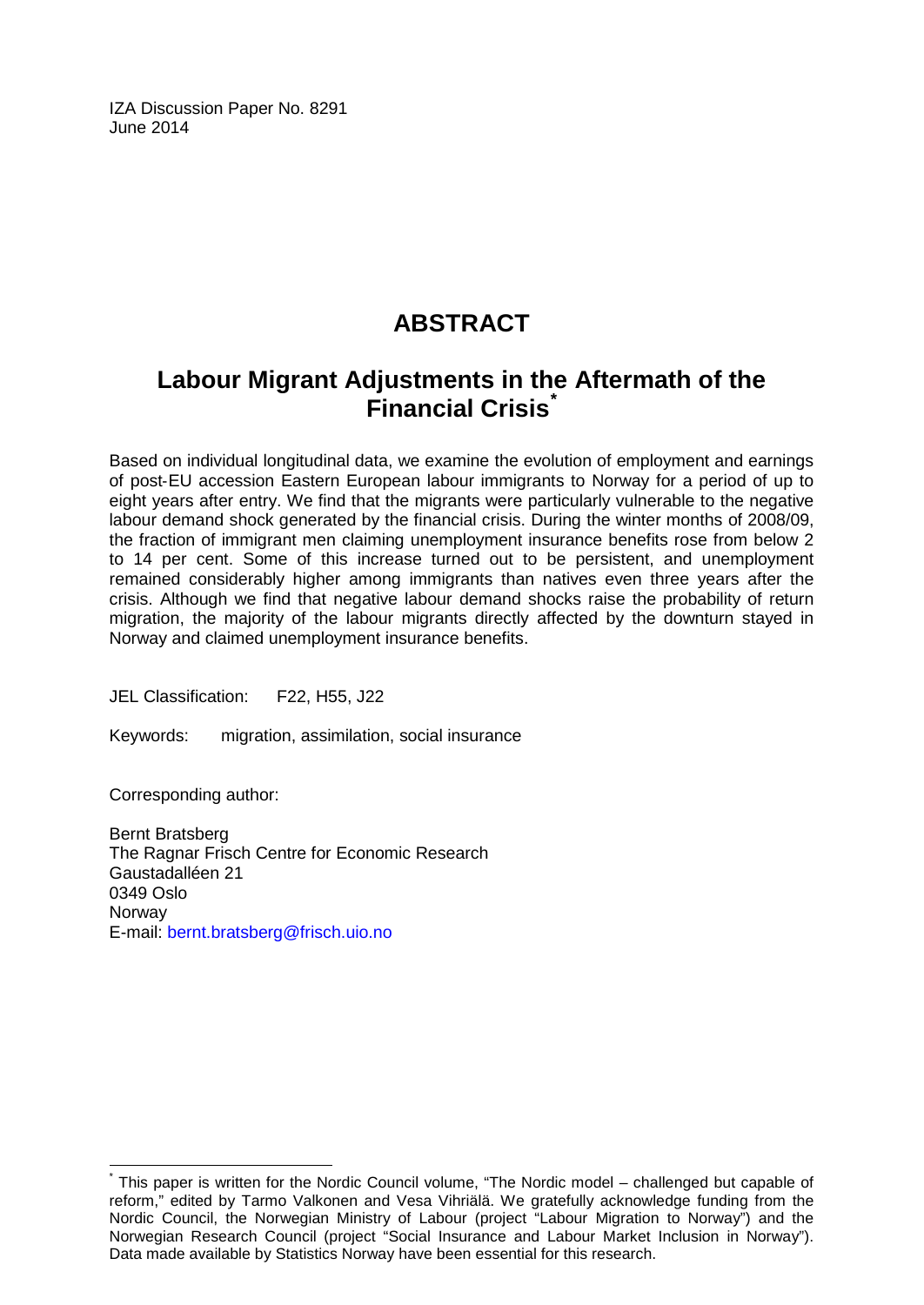#### **Introduction**

The common Nordic labour market of 1954 has for 60 years facilitated unrestricted worker mobility between the Nordic countries. Over the decades, the integrated labour market has raised overall employment in the Nordic region by smoothing asymmetric labour demand shocks, serving as an important stabilizing force of macroeconomic fluctuations. Inter‐Nordic migration flows are cyclical (Pedersen and Røed, 2008) and reduce pressures on wages and prices during booms in the receiving country (Lundborg, 2006), while providing employment opportunities in other countries for those affected by recessions at home.

The subsequent extensions of the common labour market — first with other countries in Western Europe in 1994 through the establishment of the European Economic Area (EEA), and then with countries in Eastern and Central Europe in 2004 and 2007 through the expansions of the European Union — have significantly enlarged the potential benefits associated with free movement of labour (for a recent analysis of the effects of open borders on productive efficiency, see Kennan 2013). This comes at a time when the Nordic countries are going through a period of rapid demographic transition with ageing of the population, high exit rates from the labour force, and consequently temporary labour shortages in many occupations and industries. In this light, labour immigration offers a potential remedy to fiscal imbalances created by demographic changes (Storesletten, 2003; Holmøy and Strøm, 2012; Dustmann and Frattini, 2013; Preston, 2013).

But the recent enlargements of the common labour market have also brought new challenges. Whereas the common Nordic labour market as well as the EEA prior to 2004 represented open borders between countries with fairly similar wage levels and welfare structures, the 2004 and 2007 EU expansions meant that the common market now includes countries that are widely different along these dimensions. The opening of borders and permitting unregulated labour migration between countries characterized by huge differences in economic conditions represents a rather unique experiment. Large wage and social insurance differentials between the Nordic countries and the home country – combined with regulation that ensures exportability of social insurance entitlements – means that effective replacement rates can become very high, particularly when benefits are collected in the Nordic countries while consumption expenditures are in Eastern European prices. From a theoretical perspective, under such conditions work incentives will be weakened and the economic gains from staying in the destination country beyond the expiration of the initial spell of employment can be considerable.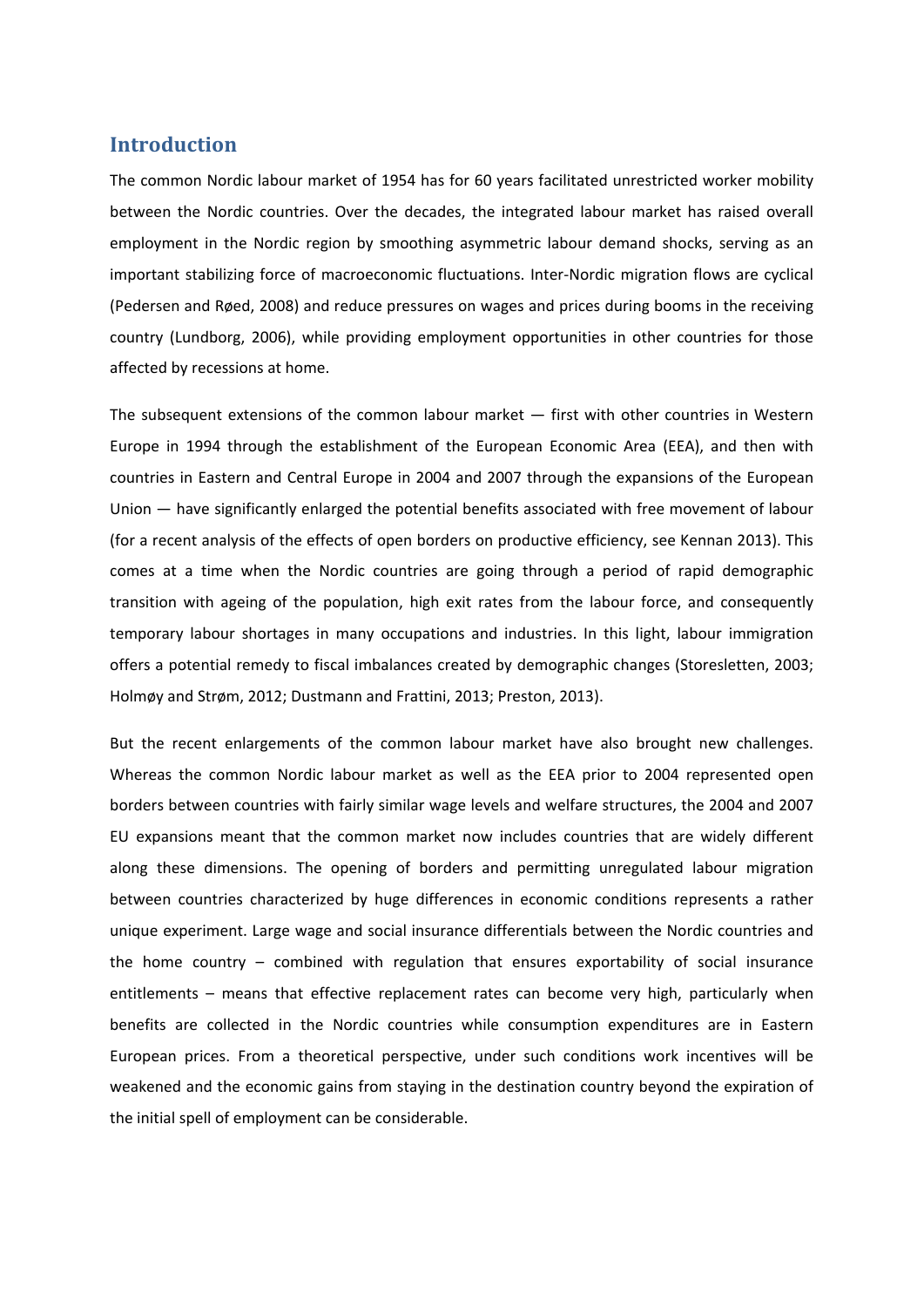Historically, inter‐Nordic labour migrants working in a neighbouring country have typically returned home when employment opportunities deteriorate, presumably because the gains from staying on are small when social insurance systems of the two countries are comparable. Empirical evidence on the medium‐term labour market performance and return migration propensity of the new labour migrants from Eastern Europe is, however, scarce. Because of the lack of relevant historical parallels, it has been difficult to foresee the size and composition of resulting migration flows, as well as how migrant workers will react to cyclical fluctuations in the host country.

This chapter first provides a descriptive overview of the recent migration flows to the Nordic countries highlighting the significant changes that occurred in response to the EU expansion in 2004, addressing the possible incentives embedded in the large differences in earnings levels and social insurance institutions between the Nordic and Eastern European countries. We then focus more closely on labour immigrants to Norway, and document the labour market performance of post‐EU accession Eastern European labour migrants during their first years in the country by means of longitudinal administrative micro data. We examine in greater detail the migrants that came to Norway from Poland and the Baltic States between 2004 and 2007, following accession but prior to the onset of the financial crisis. As the financial crisis hit the Norwegian labour market in late 2008, we study how the negative labour demand shock affected subsequent employment and earnings patterns and the propensity to leave Norway. Did the financial crisis impinge on migrant inflows? How did labour migrants present in Norway at the time of the crisis adjust to the economic downturn; did migrant workers directly affected by the economic crisis stay and collect unemployment benefits, or did they return migrate to their home country? Did the crisis affect longterm economic outcomes such as employment, earnings, and welfare benefit uptake among the labour immigrants?

#### **The 2004 EU expansion and immigration to the Nordic countries**

The 2004 eastward enlargement of the European Union bolstered immigration from the accession countries to the Nordic region. This is highlighted in Figure 1, which shows that each of the five Nordic countries experienced significant increases in inflows from the new EU member states in the years following accession. In fact, between 2003 and 2008, overall immigration from the new member states to the Nordic region increased from 8,000 to 58,000 per year (Tronstad and Andersson Joona, 2013). As the figure shows, inflows are unevenly distributed across destination countries, with Norway and Sweden receiving the bulk of migrants from the new EU member states

2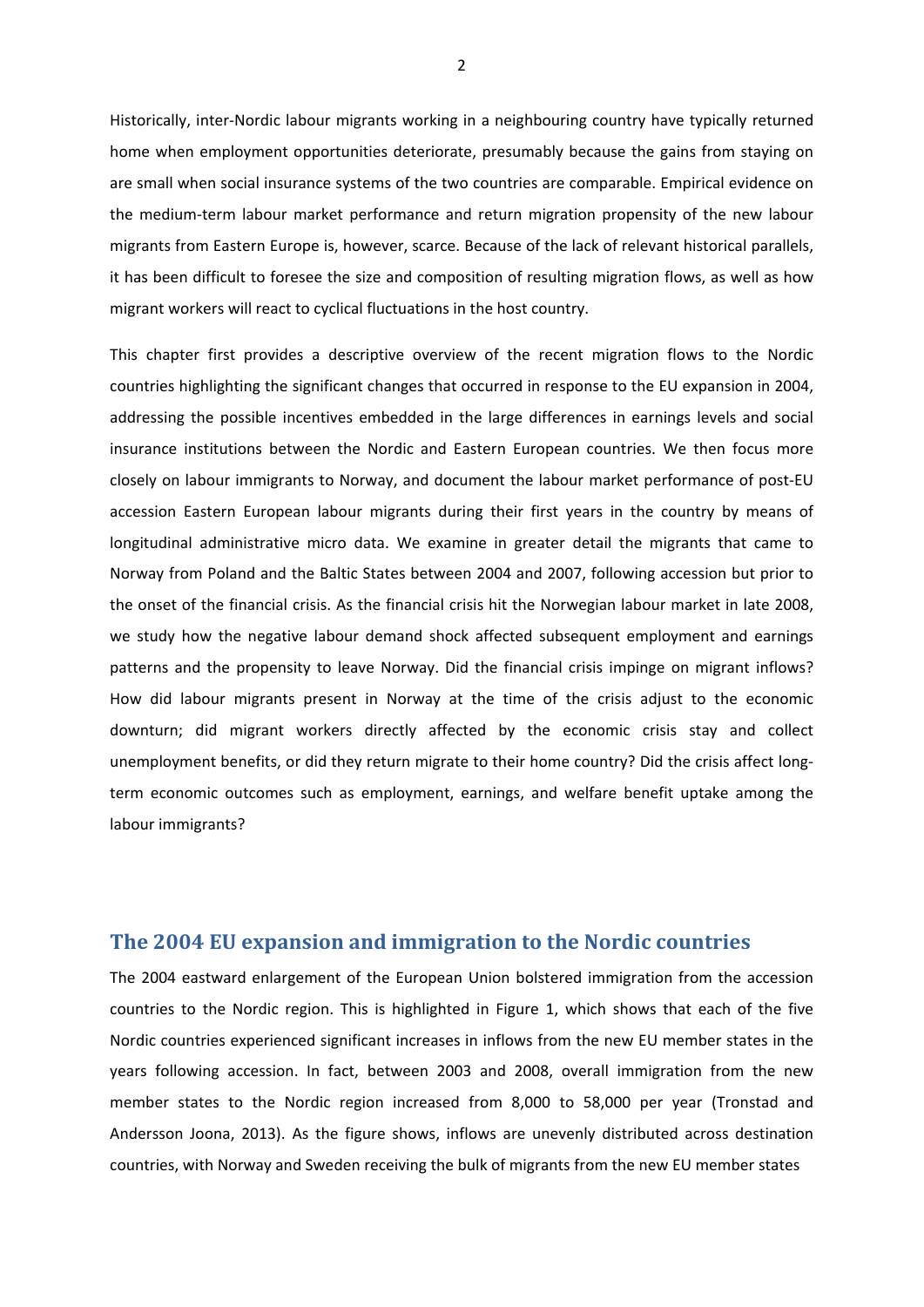

Figure 1: Immigration to the Nordic countries by major region of origin, 2000‐2011

Source: OECD International Migration Statistics

Note: "EU8+2" includes Bulgaria, the Czech Republic, Estonia, Hungary, Latvia, Lithuania, Poland, Romania, Slovakia, and Slovenia.

(and two thirds of the overall Nordic inflow in 2007). The figure also bears witness to the slowdown of this migrant flow in 2009, immediately following the crisis. The flow nevertheless quickly recovered and by 2011 was back to its pre-crisis level in all countries except Iceland.

The overall fraction of immigrants in the population is also rising considerably in the Nordic countries, particularly in Norway, Sweden, and Iceland (at least up until the financial crisis), where the immigrant population shares in 2011 were between 12 and 15 per cent; see Figure 2. Finland is an important exception to this pattern, however, with an immigrant population share in 2011 slightly below 5 per cent. Given the large inflows from Eastern Europe since 2004, the population share from accession countries is rising throughout the Nordic region. Nevertheless, with the exception of Iceland, those originating in developing countries made up the largest immigrant groups as of 2011, with population shares ranging from 2 per cent in Finland to 6 per cent in Norway. Differences in 2011 population shares will reflect both variations in the initial stock of migrants as well as the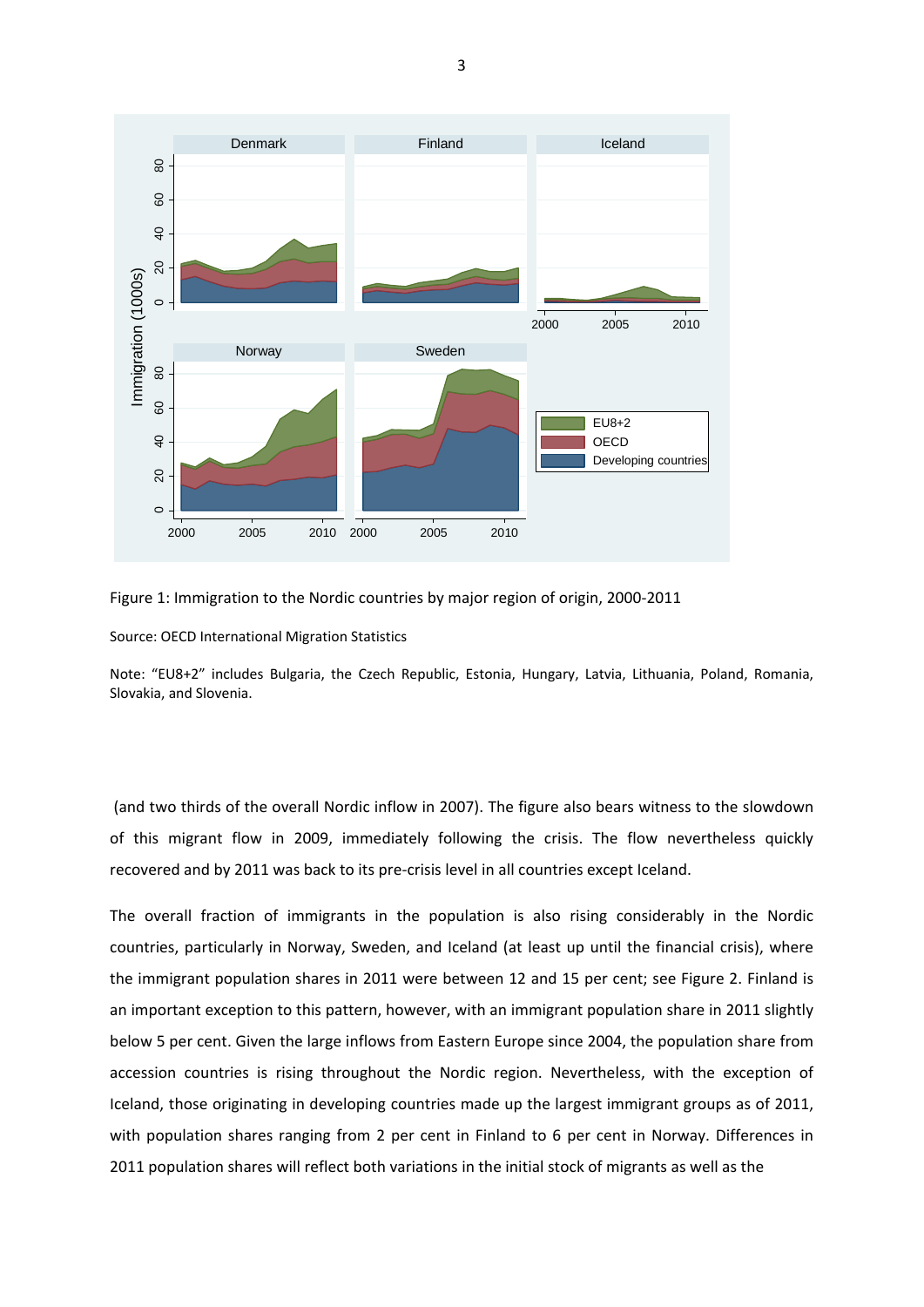

Figure 2: Immigrant population shares in the Nordic countries by major region of origin, 2000‐2011 Source: OECD International Migration Statistics; Statistics Denmark

Note: "EU8+2" includes Bulgaria, the Czech Republic, Estonia, Hungary, Latvia, Lithuania, Poland, Romania, Slovakia, and Slovenia.

generally lower propensity to remigrate observed among immigrants from developing countries. (For analyses of labour market integration and welfare use among immigrants to the Nordic countries from developing and developed countries, see Edin et al., 2000; Husted et al., 2001; Hansen and Lofström, 2003; Bratsberg et al., 2010; Sarvimäki, 2011; Barth et al., 2012.) When we use the micro data that form the basis for the analyses of the next sections and examine immigrant employment in Norway (these data are not available to the authors for the remaining Nordic countries), we find that immigrant population shares in general are mirrored in their labour force shares. These data reveal, however, a somewhat larger weight for recent immigrants from accession countries who in 2011 made up 3.2 per cent of the labour force versus 2.4 per cent of the population. In comparison, immigrants from developing countries accounted for 5.8 per cent of the labour force, slightly less than their 6 per cent population share.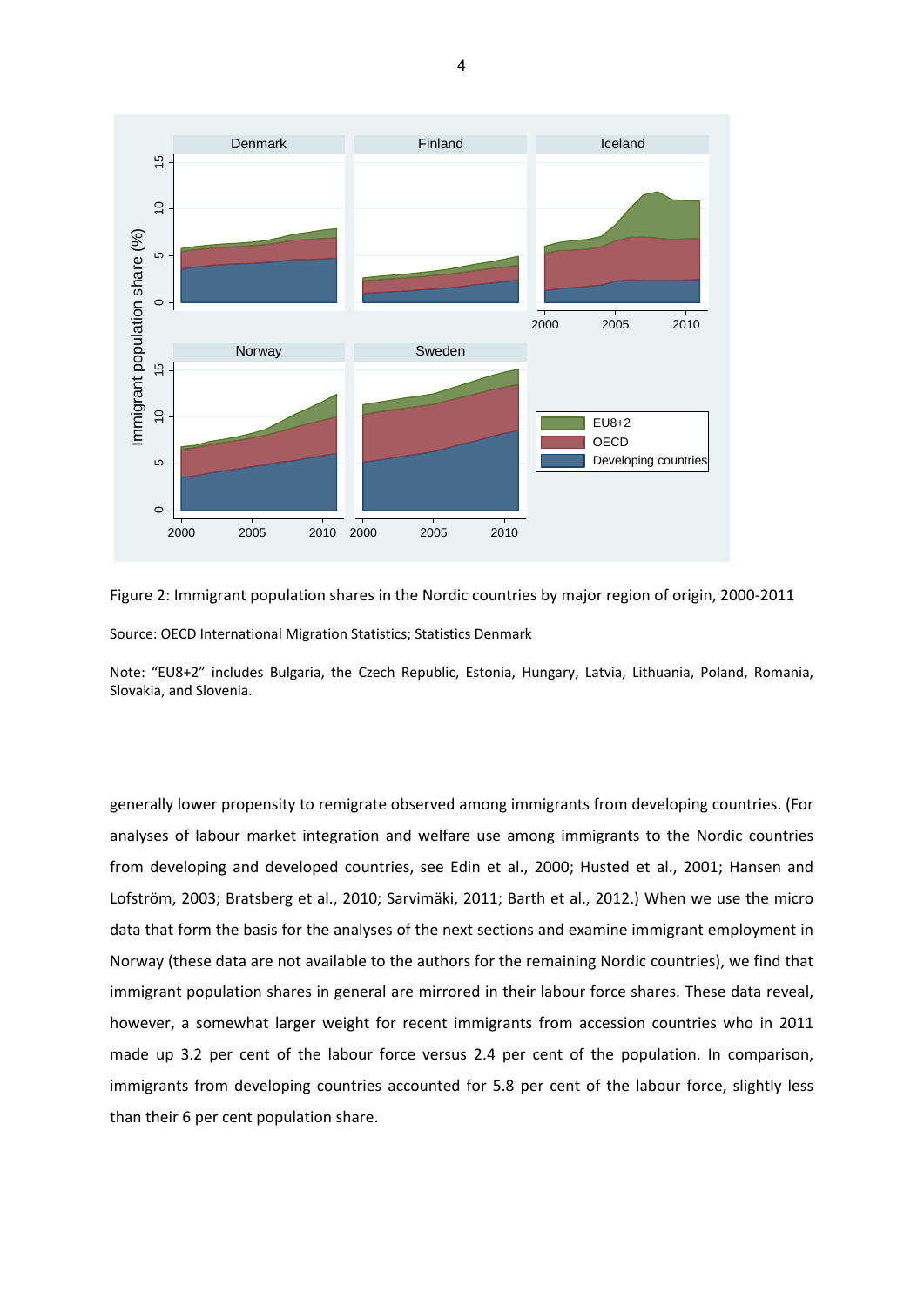Economic theory since Sjaastad (1963) emphasizes that migrant flows respond to economic conditions in source and destination countries, and empirical studies confirm this prediction (see, e.g., Pedersen et al., 2008; Mayda, 2010). Differences in employment opportunities and wage differentials are among the most important factors determining migration behaviour. In addition, differences in social insurance institutions may motivate migration, particularly for risk averse persons and for persons who consider it likely that they may become reliant on social insurance transfers (Nannestad, 2004; Barrett, 2012). Within the common European labour market, this may be of particular importance, as EU rules on social security coordination ensure that entitlements in general are transferred to the country of (most recent) employment. This regulation implies that Eastern European labour immigrants to, say, the Nordic countries immediately gain access to the same welfare transfers (such as child allowances) and insurance programs (e.g., unemployment insurance) as natives (see the discussion in NOU, 2011, and European Commission, 2013).

Table 1 illustrates the potential importance of these incentives by reporting average monthly wage earnings and unemployment benefits in the Nordic countries as well as in the major migrant source countries in Eastern Europe (Poland and the Baltic states). Not surprisingly, a job in one of the Nordic countries pays many times more than a job in one of the four listed source countries. But, even the

| (IV)<br>Wage earner in married couple, two |  |  |  |
|--------------------------------------------|--|--|--|
|                                            |  |  |  |
|                                            |  |  |  |
| children                                   |  |  |  |
| Monthly family                             |  |  |  |
| wage income if<br>Monthly UI               |  |  |  |
| benefits<br>employed                       |  |  |  |
|                                            |  |  |  |
| 1,352                                      |  |  |  |
| 1,143                                      |  |  |  |
| 937                                        |  |  |  |
| 1,258                                      |  |  |  |
|                                            |  |  |  |
| 2,188<br>7,028                             |  |  |  |
| 1,737<br>5,483                             |  |  |  |
| 1,547<br>4,664                             |  |  |  |
| 3,040<br>8,210                             |  |  |  |
| 1,545<br>5,373                             |  |  |  |
|                                            |  |  |  |

Table 1: Unemployment benefits and average earnings in the Baltic States, Poland, and the Nordic countries, 2010

Note: Source OECD iLibrary, OECD Social and Welfare Statistics. Benefits and wages are converted to Euros using average exchange rate for 2010. Columns (III) and (IV) are computed as if spouse earns 67% of average wage.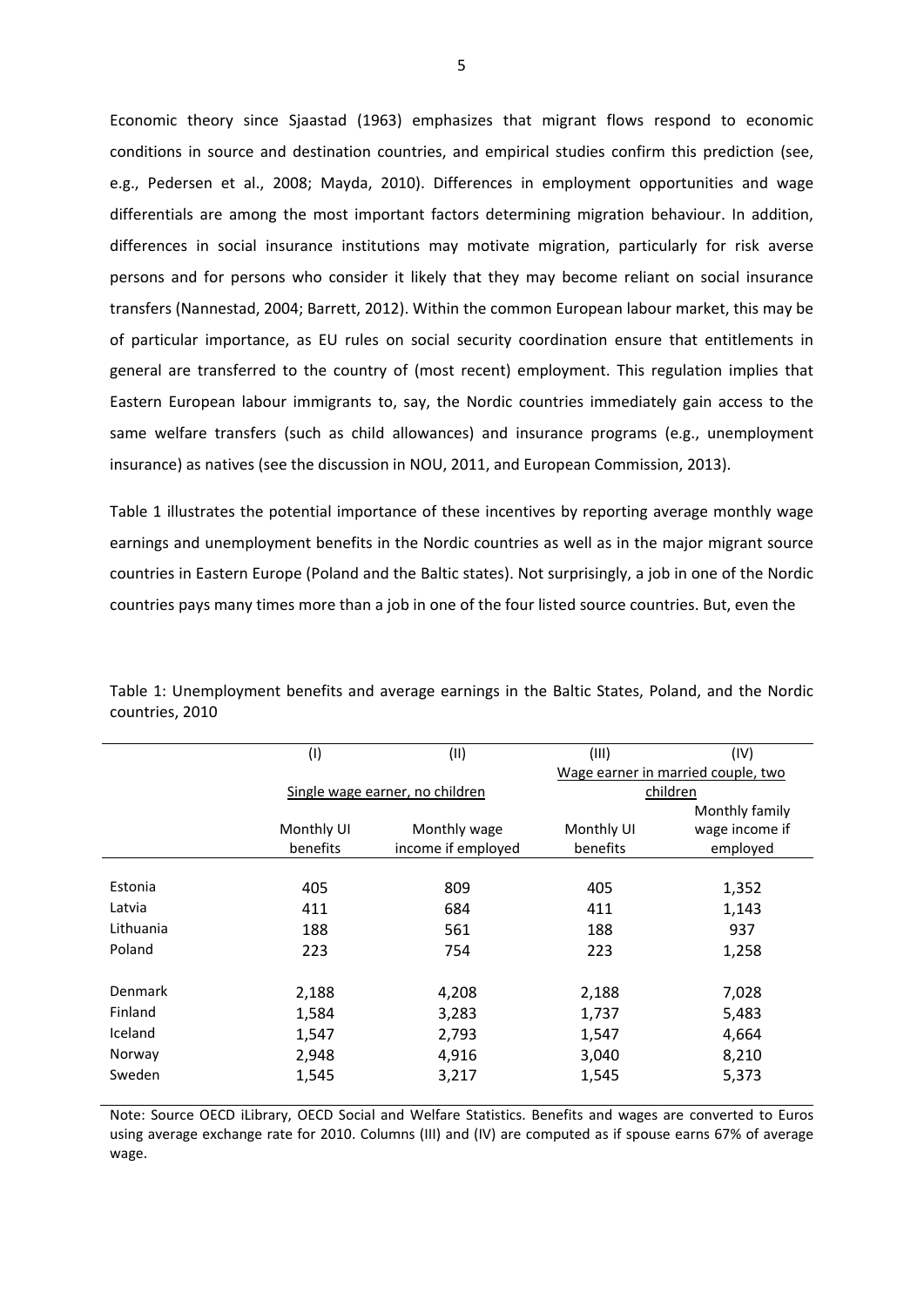typical level of unemployment insurance benefits in the Nordic countries by far exceeds average wage earnings in Poland and the Baltics. For example, for a single wage earner without children, the average unemployment insurance benefit level in Norway is five times higher than average wage earnings in Lithuania and four times higher than average earnings in Poland. Although some of these differentials will be mitigated by the higher living costs in the Nordic countries, the large differences in pay and benefits across countries will affect incentives for return migration in case of loss of employment.

To give an overview of the state of the labour markets during the relevant period, in Figure 3 we show recent developments of unemployment in each of the Nordic countries and in two of the major source countries, Poland and Estonia. Between 2004 and the onset of the financial crisis in the fall of 2008, there was a general reduction and strong convergence in unemployment rates across the seven countries. In the period following the crisis, unemployment grew in all of the countries, but to higher levels in the new EU member states than in the Nordic region. As the figure also shows, compared to the rest of the Nordic region, the crisis had a relatively modest impact on the



Figure 3: Unemployment rates in the Nordic countries, Poland, and Estonia, Jan 2000–July 2013 Source: OECD harmonized series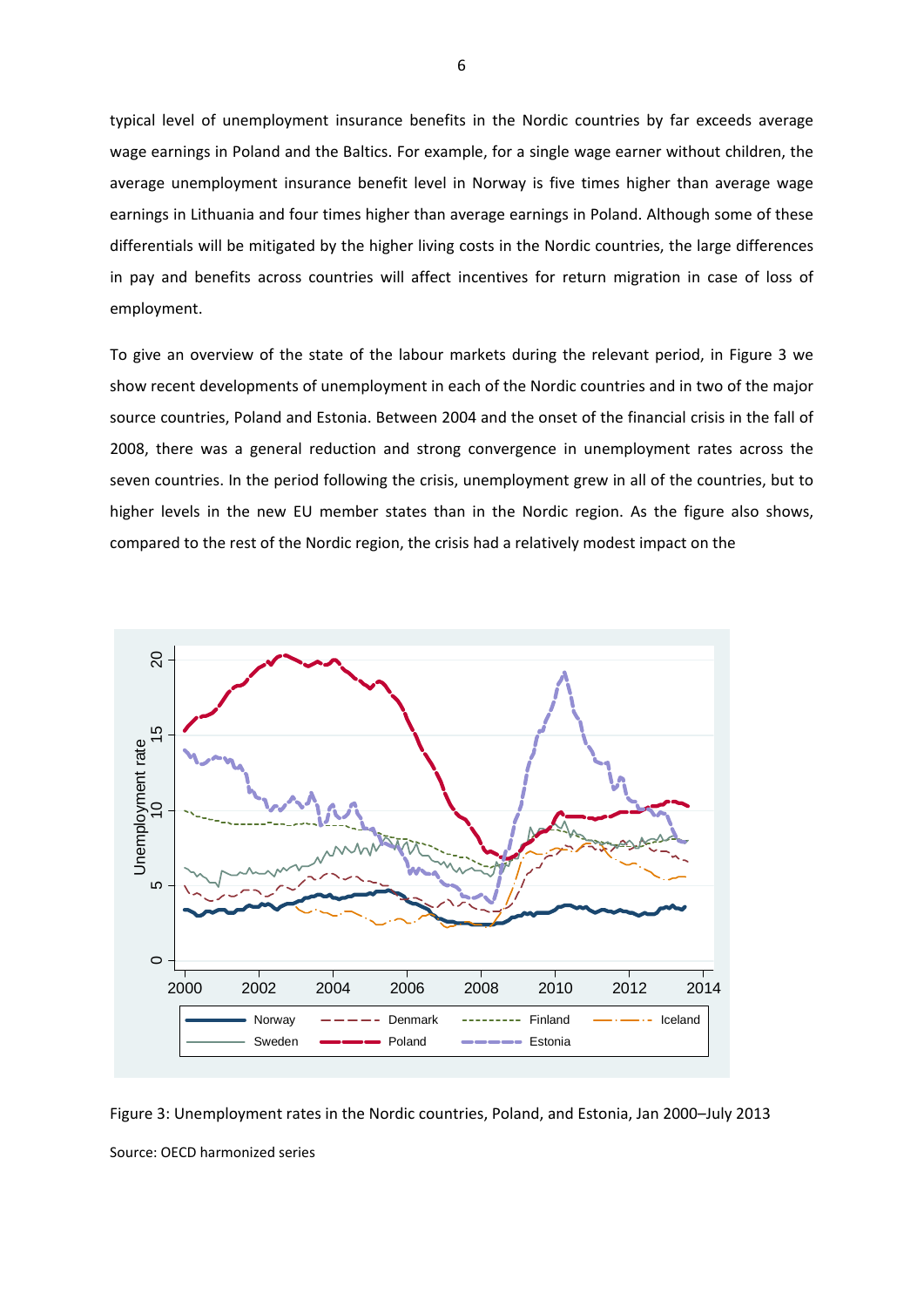Norwegian economy. The higher unemployment rates in the new EU member states and the favourable employment conditions in Norway provide suggestive evidence that the financial crisis had a modest impact on migration flows; if anything, the crisis reinforced pre-existing relative differences in labour market conditions in sending and receiving countries.

#### **Labour migration to Norway**

The eastward enlargements of the EU and, thereby, the EEA in 2004 and 2007 extended the integrated European labour market and workers of the new member states were no longer constrained to enter Norway as seasonal workers or specialists, the two major admission classes before accession. Several continental countries met the EU expansions by imposing restrictive transitional arrangements based on quotas and employment requirements. Such transitional arrangements caused substantial diversion effects, reinforcing inflows to the UK and Ireland in particular (Boeri and Brücker, 2005). The Norwegian transitional arrangements, like those in Denmark, were fairly liberal for individual migrants, allowing for up to six months of job search at their own expense. Permits to stay for work were granted to anyone who could document a fulltime job with pay and working conditions in accordance with collective agreements or "what normally applied" in the industry of employment (Dølvik and Eldring, 2005). Work permits lasted until the work contract expired and gave the right to a subsequent six months of job search, but EU8+2 citizens were not eligible for unemployment insurance until after 12 months of employment (see also the discussions in Hansen et al., 2010, and Friberg and Eldring, 2013).

The transitional arrangements were set to expire after five years, and were repealed on May 1, 2009, for citizens from the EU8 (Poland, Lithuania, Latvia, Romania, Estonia, the Czech Republic, Slovakia, and Hungary), and in 2012 for Romanian and Bulgarian citizens. Following the transitional period, migrant and native workers face the same eligibility criteria for unemployment insurance. Specifically, the UI program is available for active job seekers who have lost their job involuntarily. To become eligible, job seekers must have had labour earnings exceeding 1.5 times the social insurance base amount (presently 123,183 NOK or € 16,500) during the prior calendar year or earnings that add up to at least 3 times the base amount over the three calendar years prior to unemployment entry. Labour earnings from the origin country are adjusted upwards to account for the general wage difference between countries, implying that earnings from a job in, say, Poland, will be recalculated to the level that would have applied had the same job been held in Norway.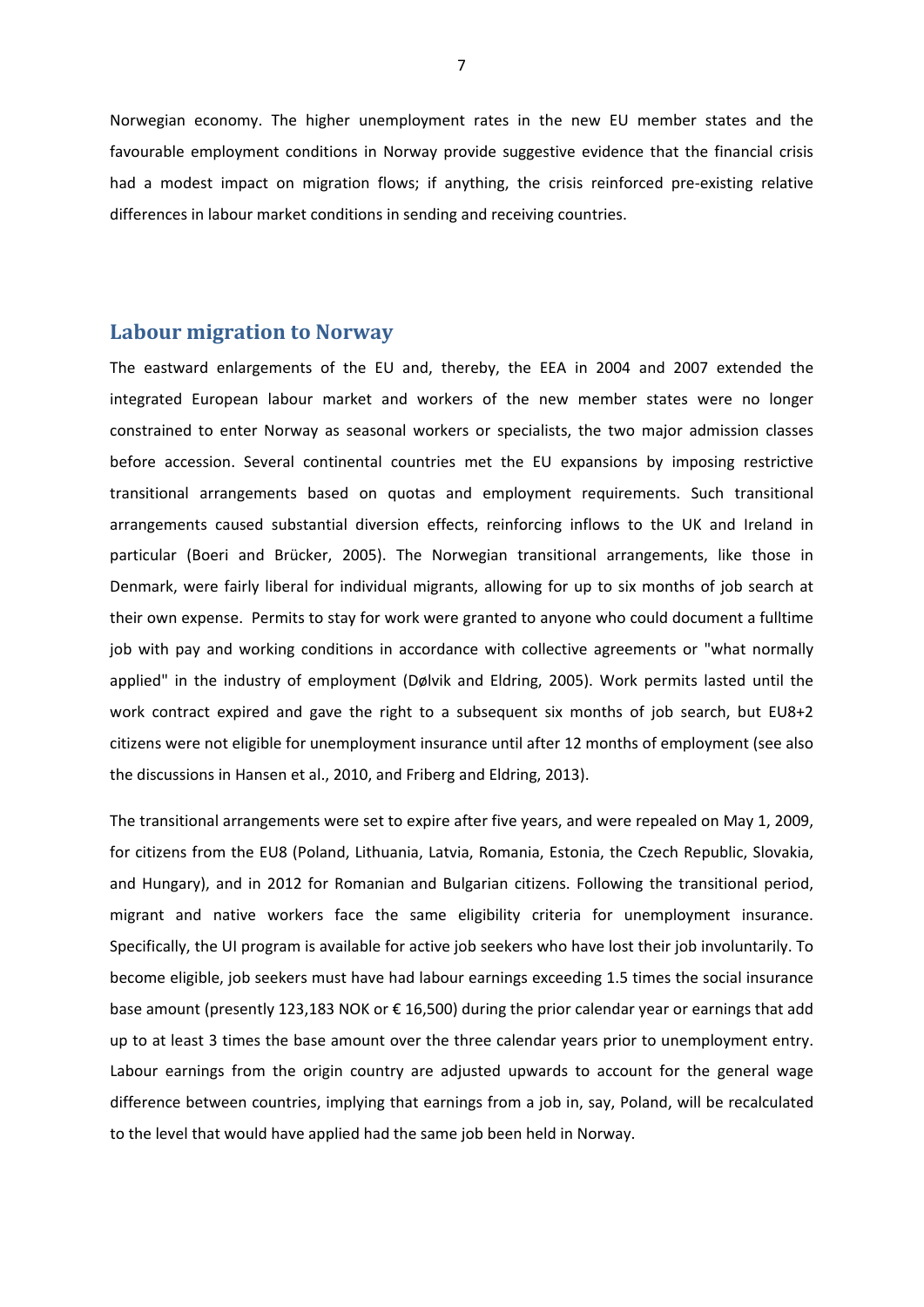The strong economic upturn in Norway between 2005 and 2008, when unemployment dropped from 4.7 per cent in October 2005 to 2.4 per cent in May 2008 led to unprecedented inflows of labour migrants from the accession countries. Between 2003 and 2008, immigration from the new EU member states grew from 1.5 to 21 thousand per year. In total, between 2005 and 2008, 57 thousand immigrants from the accession countries took up residence in Norway. The period saw similar growth in temporary labour migrant inflows (Bratsberg et al., 2013). Figure 4 shows the developments in immigrant inflows from the five major source countries in Eastern Europe as well as the rest of the EU8+2 area. As is evident from the figure, Poland is by far the major source country of this migrant flow, with Lithuania growing in importance since 2009.



Figure 4: Immigration to Norway from new EU member states, 2000‐2012 Source: Authors' calculations from population register data.

#### **Data and analyses samples**

The analysis in this chapter is based on longitudinal individual records drawn from several administrative registers of the full population. The data sources include the population register with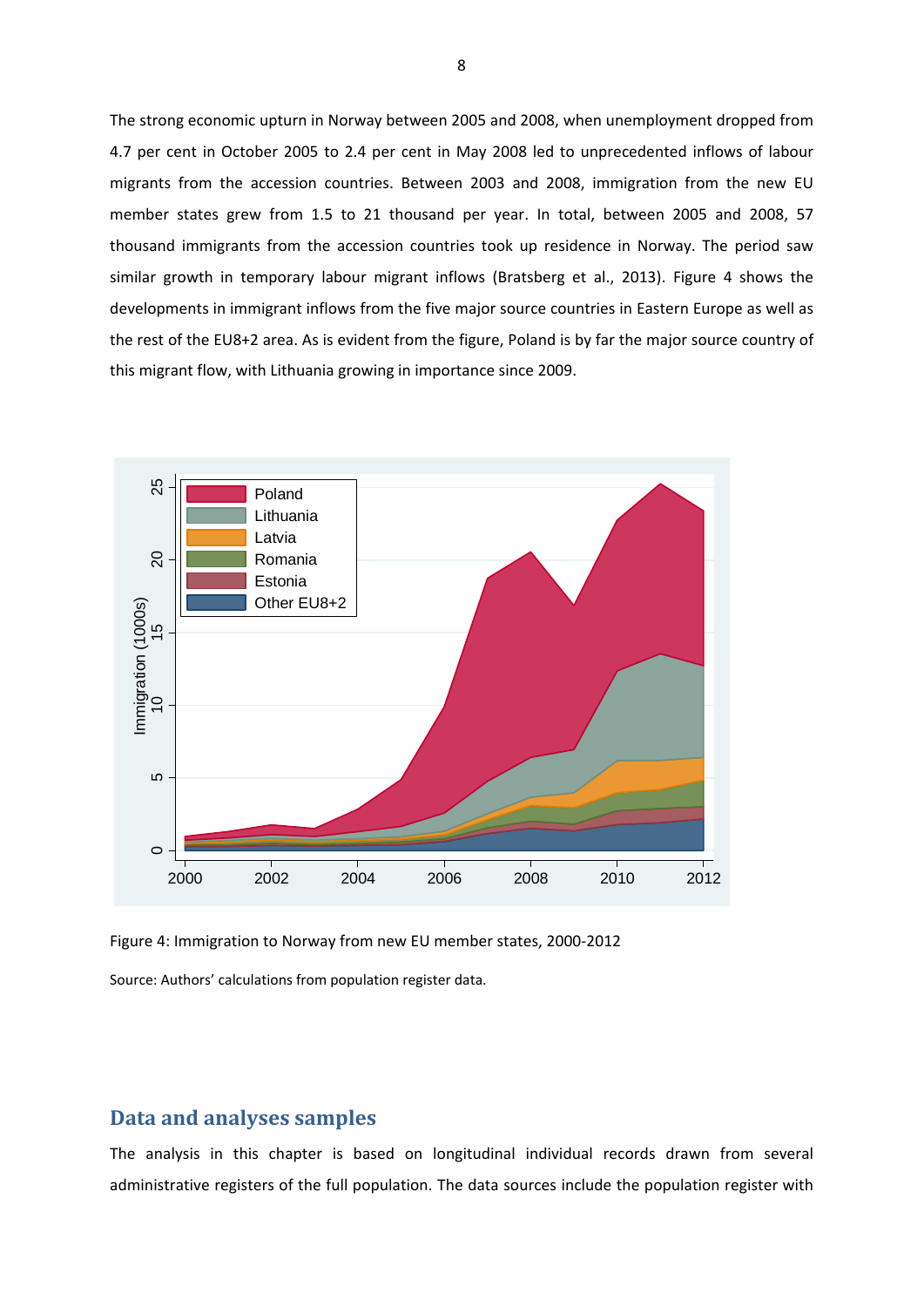information on age, gender, nationality, and date of immigration; tax registers with detailed accounts of annual labour earnings and transfers; employer‐employee registers with information on on‐the‐ job tenure and industry of employment; social insurance registers with information on registered unemployment spells and unemployment insurance claims; and, finally, the national education database with information on the highest completed educational attainment. The different data sources are linked together by means of an encrypted common identification number.

Table 2 describes the composition of the labour migrant cohorts from the four major source countries during the post-accession and pre-crisis period between 2004 and 2008 - Poland and the three Baltic States. Among the male migrants in the relevant age group (17‐46), 23.1 per cent had left Norway by January 1, 2010 (see column III, which reports the fraction that remained in Norway). Outmigration was even lower among women; 14.7 per cent of the equivalent group had left Norway by 2010. In the next sections, we study the link between individual adverse earnings and employment shocks triggered by the financial crisis and outmigration behaviour. This analysis is

|                 | (1)         | (II)       | (III)       | (IV)       | (V)         | (VI)        | (VII)               |
|-----------------|-------------|------------|-------------|------------|-------------|-------------|---------------------|
|                 |             |            |             |            |             | Per cent    | Obs in<br>unemploy- |
|                 |             |            |             | Per cent   |             | out-        | ment and            |
|                 |             |            | Per cent in | w/         |             | migrated    | earnings            |
|                 |             | Per cent   | Norway      | wages>1G   | Obs in out- | by          | analyses            |
| Year of         |             | age 17-46  | 1.1.2010 if | in 2008 if | migration   | 1.1.2013 if | (in Norway          |
| arrival         | Cohort size | at arrival | (II)        | (III)      | analysis    | (V)         | 1.1.2013)           |
|                 |             |            |             |            |             |             |                     |
| A. Men          |             |            |             |            |             |             |                     |
| 2004            | 1,390       | 82.1       | 76.8        | 81.3       | 712         | 6.7         | 664                 |
| 2005            | 3,041       | 81.8       | 79.9        | 82.9       | 1,649       | 5.2         | 1,564               |
| 2006            | 6,781       | 81.0       | 76.7        | 84.3       | 3,553       | 5.9         | 3,342               |
| 2007            | 12,900      | 81.6       | 76.3        | 88.0       | 7,068       | 8.4         | 6,475               |
|                 |             |            |             |            |             |             |                     |
| Total           | 24,112      | 81.5       | 76.9        | 85.9       | 12,982      | 7.2         | 12,045              |
| <b>B.</b> Women |             |            |             |            |             |             |                     |
| 2004            | 859         | 83.2       | 75.9        | 75.9       | 412         | 1.5         | 406                 |
| 2005            | 1,168       | 79.1       | 80.4        | 70.4       | 523         | 1.5         | 515                 |
| 2006            | 2,240       | 75.6       | 86.7        | 65.2       | 957         | 4.0         | 919                 |
| 2007            | 4,036       | 75.3       | 88.3        | 59.0       | 1,585       | 3.7         | 1,527               |
|                 |             |            |             |            |             |             |                     |
| Total           | 8,303       | 76.8       | 85.3        | 63.9       | 3,477       | 3.2         | 3,367               |

Table 2: Immigrant inflows from Estonia, Latvia, Lithuania, and Poland, 2004‐2007

Note: Immigrant figures exclude 149 persons who died while in Norway. "1G" denotes the base amount of the public pension system. In 2013, the base amount was equal to NOK 85,245, roughly one sixth of the average fulltime full‐year earnings level in Norway.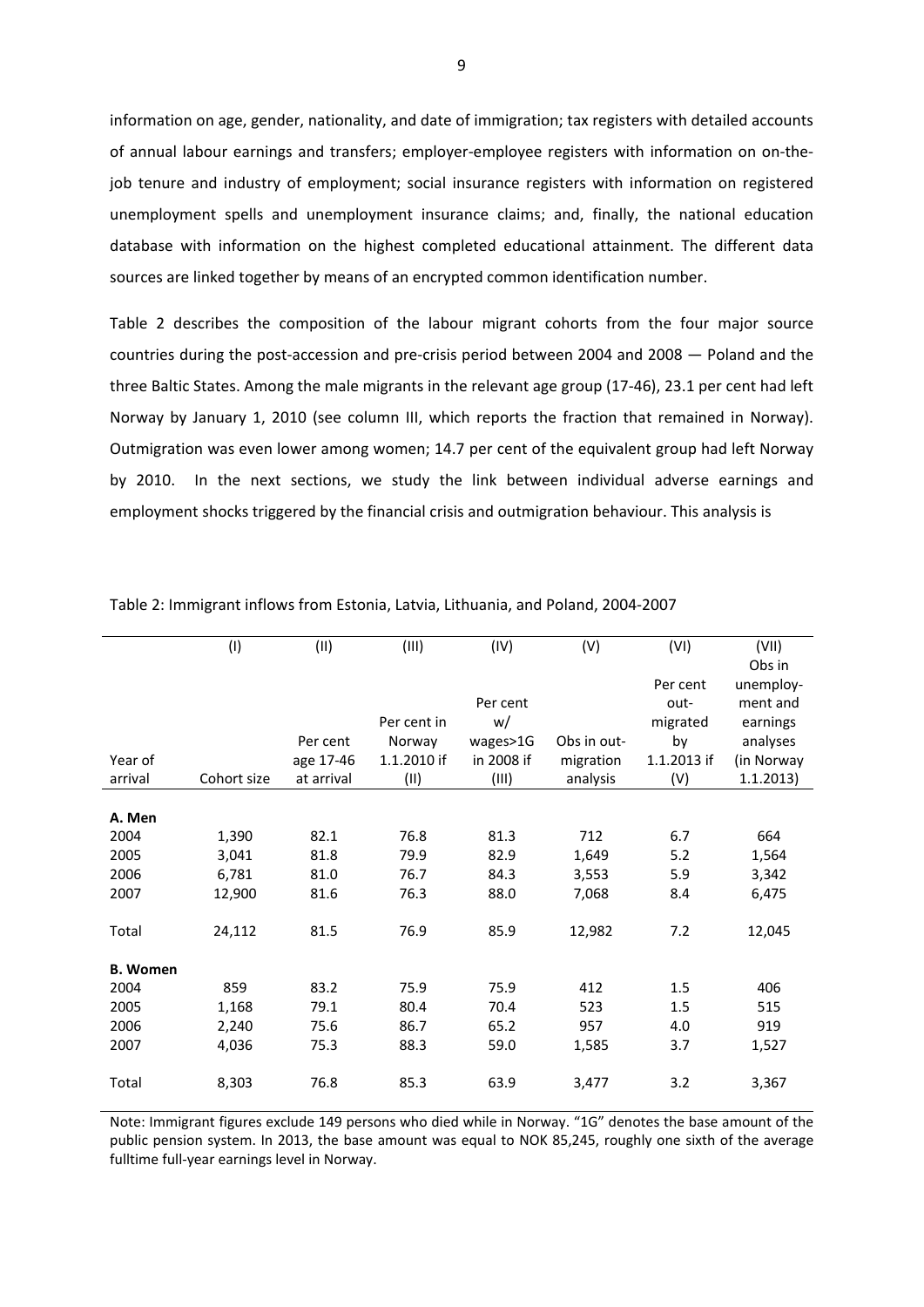based on labour migrants who had not left and remained in Norway at the beginning of 2010, and who were solidly established in the labour market before the financial crisis, earning at least the base amount of the public pension system during 2008 (see Table 2, cols IV and V). We also study longterm employment and earnings among those we remained in Norway over time; these analyses are based on the longitudinal panel of individuals who were present in Norway as of 1.1.2013 (see column VII).

#### **Individual earnings shocks during the financial crisis**

The financial crisis hit the Norwegian labour market, and especially the construction sector, in late 2008. In this section, we investigate how the crisis affected employment and earnings among recently arrived labour immigrants. To place the migrant outcomes in perspective, we compare their outcomes with those of similar natives. For this purpose, we construct male and female native comparison groups that exactly match the age distribution of the immigrant samples. Because there may be large differences in educational attainment between immigrants and natives, and because it is unclear whether recently arrived immigrants earn similar returns on their educational investments as natives, we also construct native comparison groups consisting of persons with very low education; i.e., those who did not complete upper secondary education. Unfortunately, data on educational attainment is missing for a majority of the migrant samples. For those with education data, average attainment lies somewhere between the averages of the two native comparison groups.

Prior research shows that labour migrants are particularly vulnerable to economic downturns (Barth et al., 2004; Dustmann et al., 2010). Such differences in their sensitivity to the stage of the business cycle may arise because immigrants are more likely to hold temporary job contracts and, because of their generally shorter tenure with the employer, are more often adversely affected by last-in-firstout practices. Immigrants are also more likely than natives to hold jobs in industries, such as construction, that are vulnerable to business cycle fluctuations.

To study the role of adverse individual employment and earnings shocks, we focus on those with a solid foothold in the labour market prior to the financial crisis and who were employed in 2008 with pay exceeding the base amount of the public pension system. Among migrants and natives employed in 2008, we define a negative earnings shock as either being non-employed in 2009 or having experienced a drop in real labour earnings of more than 50 per cent from 2008 to 2009. In our samples of male workers, 17.8 per cent of the labour migrants experienced this negative income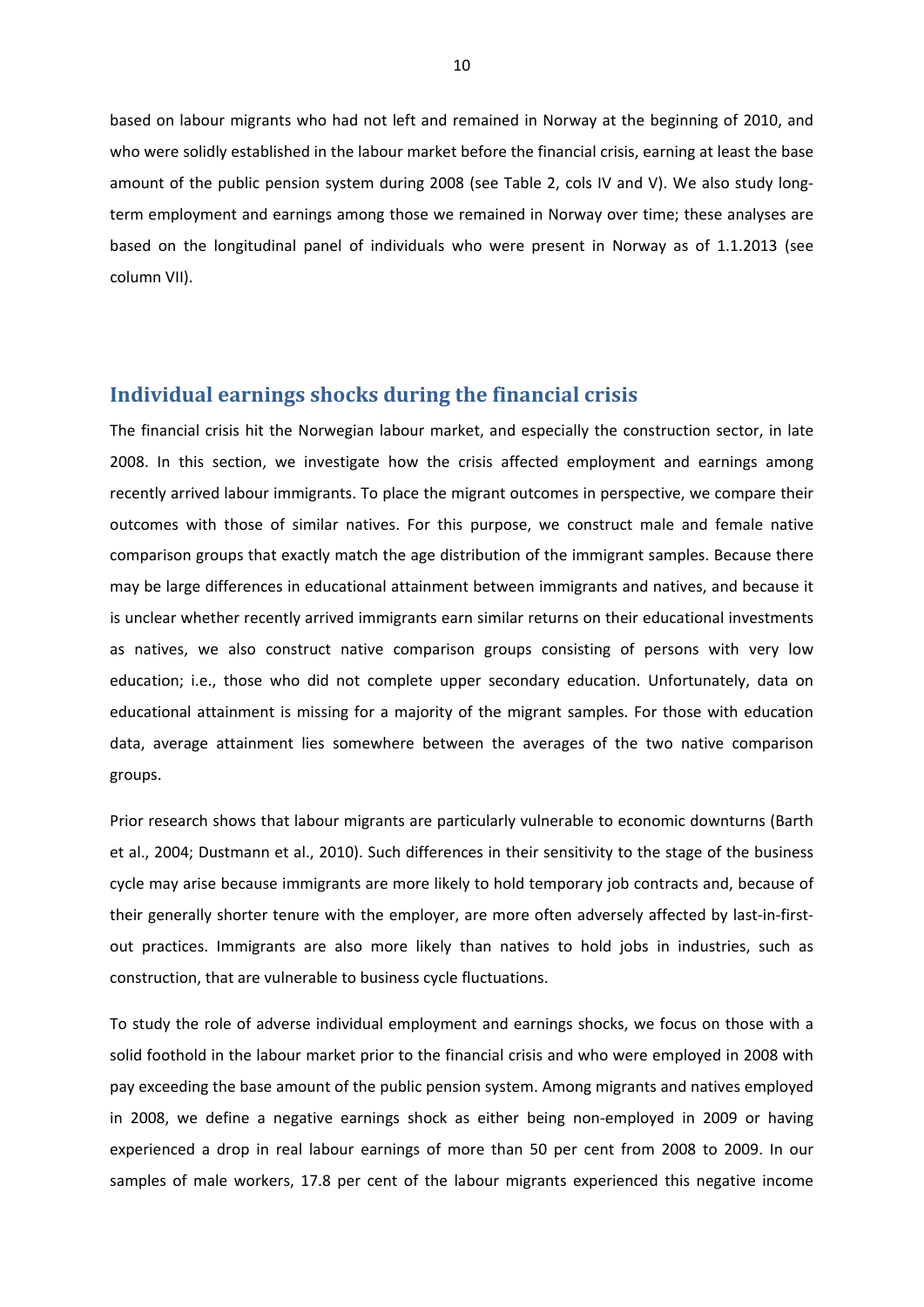shock, while native males were considerably less affected (4.0 per cent); see Table 3, column 1. This observed difference can in part be explained by the fact the immigrants in question on average tended to have shorter tenure (and, hence were disproportionally affected by last-in-first-out practices) and also worked in industries that were hit particularly hard by the financial crisis. When we regress an indicator variable of the individual negative employment shock during the financial crisis on immigrant status, and control for tenure and industry (the latter by means of 504 indicator variables for detailed industry of employment before the crisis), the male immigrant-native differential falls from 13.9 to 9.0 percentage points (see Table 3, Panel A, column II). When we also condition on pre‐crisis wages (to account for the fact that those with low wages may be more

|                                                            | (1)                   | (II)<br>Men                                     | (III)                                        | (IV)                  | (V)<br>Women                                    | (VI)                                    |
|------------------------------------------------------------|-----------------------|-------------------------------------------------|----------------------------------------------|-----------------------|-------------------------------------------------|-----------------------------------------|
| <b>Immigrants</b><br>Share with negative<br>earnings shock | 0.178                 |                                                 |                                              | 0.077                 |                                                 |                                         |
| A. All natives                                             |                       |                                                 |                                              |                       |                                                 |                                         |
| Share with negative<br>earnings shock                      | 0.040                 |                                                 |                                              | 0.046                 |                                                 |                                         |
| Immigrant-native<br>difference<br>Tenure/10                | $0.139***$<br>(0.003) | $0.090***$<br>(0.003)<br>$-0.035***$<br>(0.003) | $0.071***$<br>(0.003)<br>0.000<br>(0.003)    | $0.031***$<br>(0.004) | $0.013***$<br>(0.005)<br>$-0.036***$<br>(0.006) | 0.004<br>(0.005)<br>$0.011*$<br>(0.006) |
| In(annual wages<br>2008)                                   |                       |                                                 | $-0.130***$<br>(0.003)                       |                       |                                                 | $-0.101***$<br>(0.003)                  |
| <b>B. Low educ natives</b>                                 |                       |                                                 |                                              |                       |                                                 |                                         |
| Share with negative<br>earnings shock                      | 0.073                 |                                                 |                                              | 0.066                 |                                                 |                                         |
| Immigrant-native<br>difference<br>Tenure/10                | $0.105***$<br>(0.004) | $0.046***$<br>(0.006)<br>$-0.065***$<br>(0.007) | $0.042***$<br>(0.005)<br>$-0.002$<br>(0.007) | $0.011**$<br>(0.006)  | $-0.003$<br>(0.007)<br>$-0.039***$<br>(0.015)   | $-0.000$<br>(0.007)<br>0.016<br>(0.015) |
| In(annual wages<br>2008)                                   |                       |                                                 | $-0.207***$<br>(0.005)                       |                       |                                                 | $-0.124***$<br>(0.007)                  |
| <b>Additional control</b><br>variables                     | None                  | Industry<br>$(504 \text{ cat's})$               | Industry<br>$(504 \text{ cat's})$            | None                  | Industry<br>(462 cat's)                         | Industry<br>(462 cat's)                 |

Table 3: Accounting for immigrant-native difference in probability of negative earnings shock during the financial crisis

\*/\*\*/\*\*\* Significant at the 10/5/1 per cent level.

Note: Standard errors are reported in parentheses. Samples are restricted to those with wage earnings above 1G in 2008 and who were present in Norway 1.1.2010. The regressions have 49,549 (panel A, cols I‐III), 25,493 (panel A, cols IV‐VI), 24,060 (panel B, cols I‐III), and 7,929 (panel B, cols IV‐VI) observations.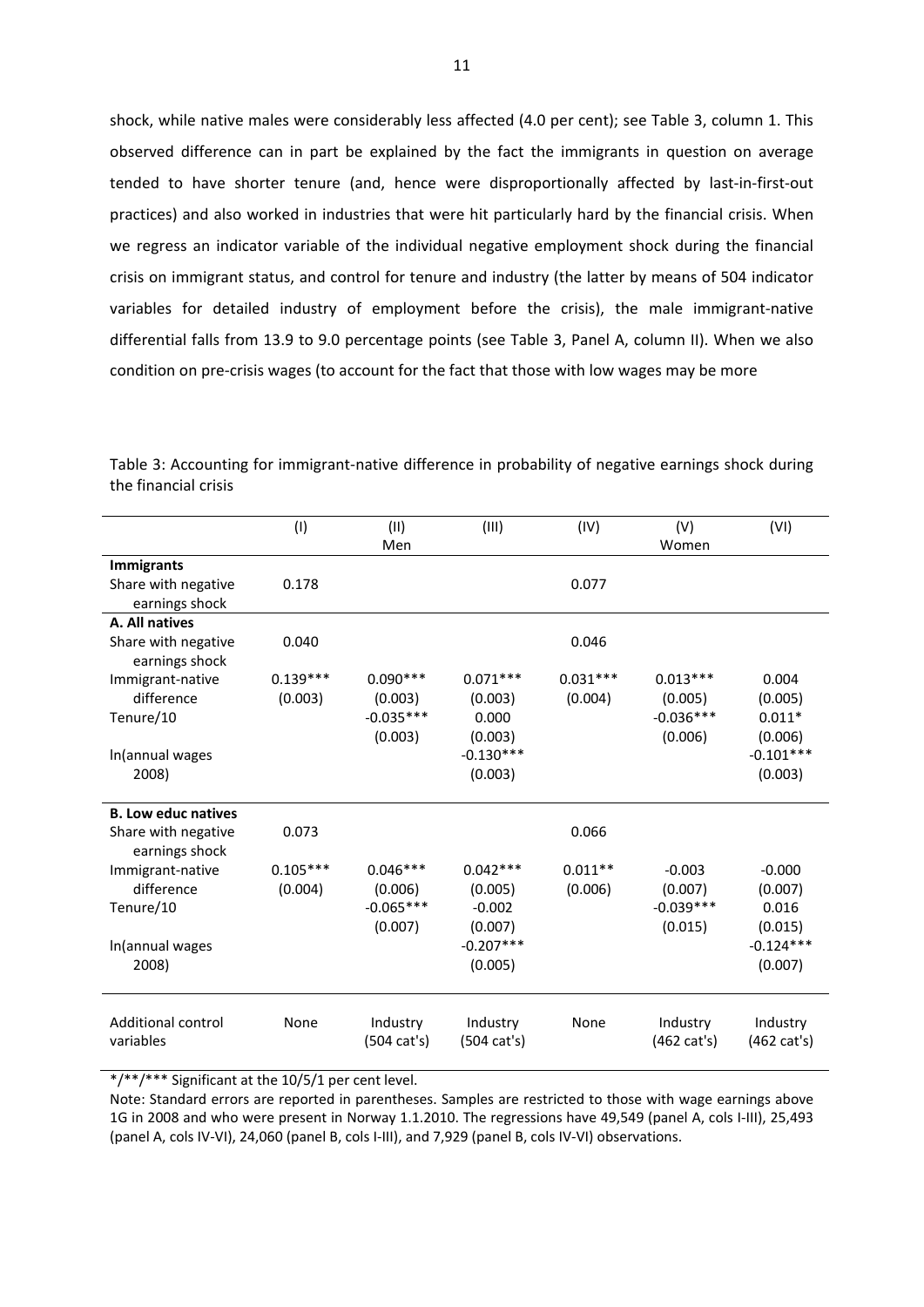exposed to negative earnings shocks), the differential drops to 7.1 per cent (see column III). Still, the estimates presented in Table 3 reveal that labour migrants are much more exposed to negative labour demand shocks, compared to natives with the same age, tenure, earnings, and industry affiliation. Educational attainment is not observed for these immigrant cohorts, but if we compare the migrants with low‐educated natives (without completed upper secondary education), the differential remains significant at 4.2 percentage points; see panel B column (III).

Compared to males, females were less adversely affected by the financial crisis as only 7.7 per cent of employed immigrant women experienced a negative income shock during the crisis. Among employed native women, 4.6 per cent experienced the adverse earnings shock (see column IV). When we account for differences in tenure and industry affiliation, the female immigrant-native differential is reduced by more than a half; see Table 3 panel A, column (V). Further controlling for 2008 wages, there is no difference in income shock exposure between the samples of immigrant and native women, regardless of whether we compare immigrants with natives with average attainment (panel A) or low‐educated native women (panel B).

The rise in unemployment following the financial crisis was particularly steep for the labour migrants. This is depicted in Figure 5, which shows that the share of the migrant group with unemployment benefits rose dramatically over a short time period – from below 2 per cent in October 2008 to 14 per cent in February 2009. Male unemployment peaked during the winter months of 2010, with unemployment rates of 18.4 per cent among immigrants, 8.1 per cent among low‐educated natives, and 3.4 per cent in the native sample with average educational attainment. Even if immigrant unemployment dropped significantly during the recovery period in 2011‐2012, it never returned to its pre-crisis level and remained persistently above the corresponding rates for the two native comparison groups. As was also shown in Table 3, the crisis had less severe consequences for female immigrants. But, even if the rise in unemployment was less dramatic than for men, unemployment remained at a high level, and by 2013 the unemployment rate was actually significantly higher among female than among male immigrants. When we consider the incidence of unemployment over the entire 2009‐2012 period, we find that 46 per cent of the male labour migrants present in Norway at the end of 2009 received UI benefits at some point during the extended period, compared to 22 per cent of low-educated native men and 12 per cent of the comparison group of native men with average attainment. For women, the corresponding figures of cumulative unemployment incidence are 27 per cent for immigrants, and 20 and 10 per cent for the two comparison groups of low and average educated native women, respectively.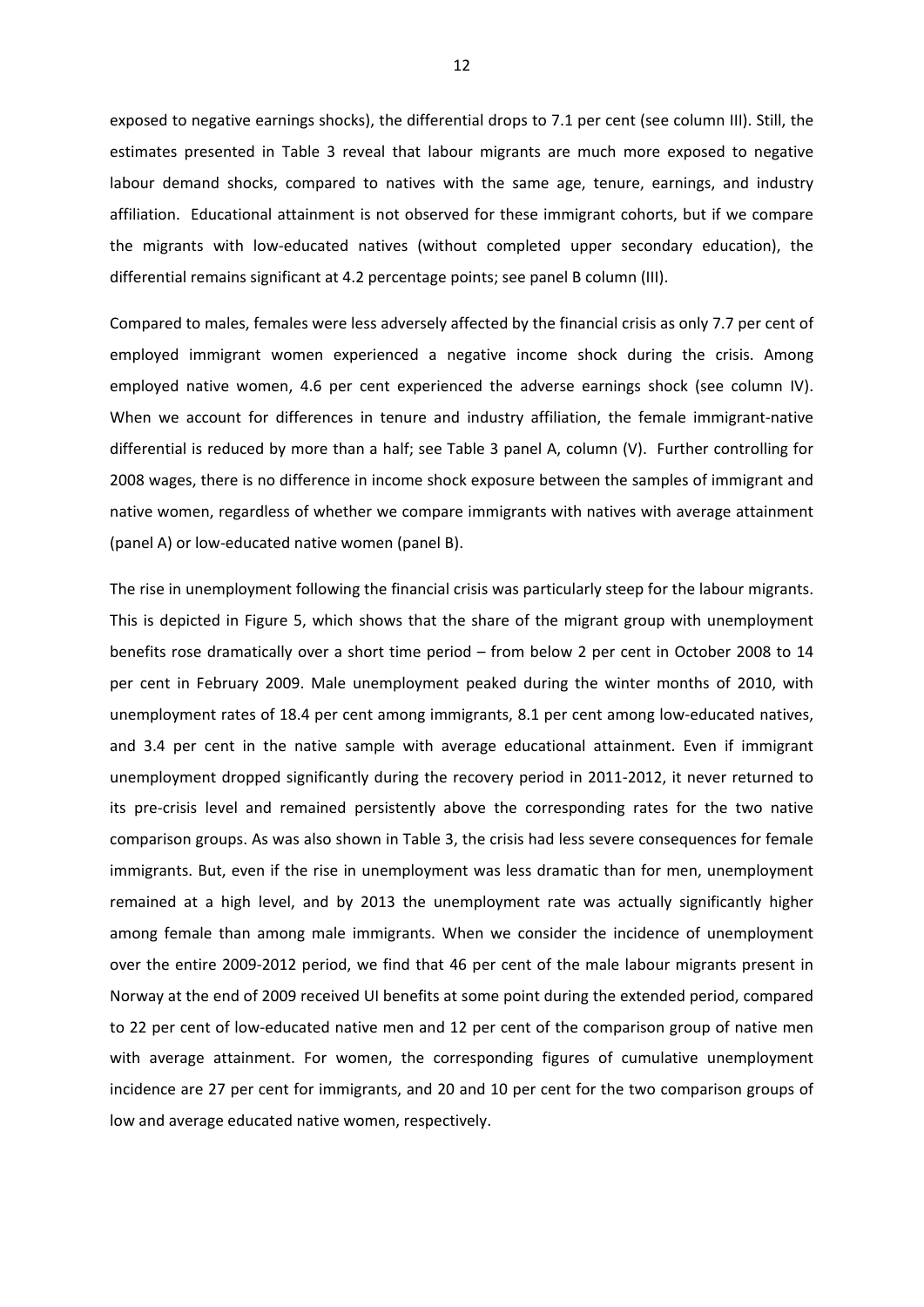

Figure 5: Unemployment rate at end of month, Jan 2005–Dec 2012

Note: Immigrant samples consist of 2004‐2007 migrants from Poland, Lithuania, Latvia, and Estonia; age 17‐46 at arrival; employed in 2008 with labour earnings exceeding NOK 69,108; and present in Norway 1.1.2013. Native samples are subject to the same employment and earnings restrictions, and are stratified to match the age distribution of the immigrant samples.

To summarize, while unemployment among male labour migrants was negligible during the initial period after arrival and prior to the financial crisis, five to eight years after arrival unemployment was considerably higher among immigrants than among natives for both women and men, even when we compare immigrants to natives with basically no qualifying education.

#### **Adverse earnings shocks and outmigration**

The long-term economic effects of labour migration depend on the extent to which immigrants stay or outmigrate in response to economic shocks that undermine the employment opportunities that motivated migration in the first place (for studies of outmigration among immigrants to Sweden and Norway, see Nekby, 2006, and Bratsberg et al., 2007). From a public finance perspective, the interaction between labour market outcomes and duration of stay is particularly important. In this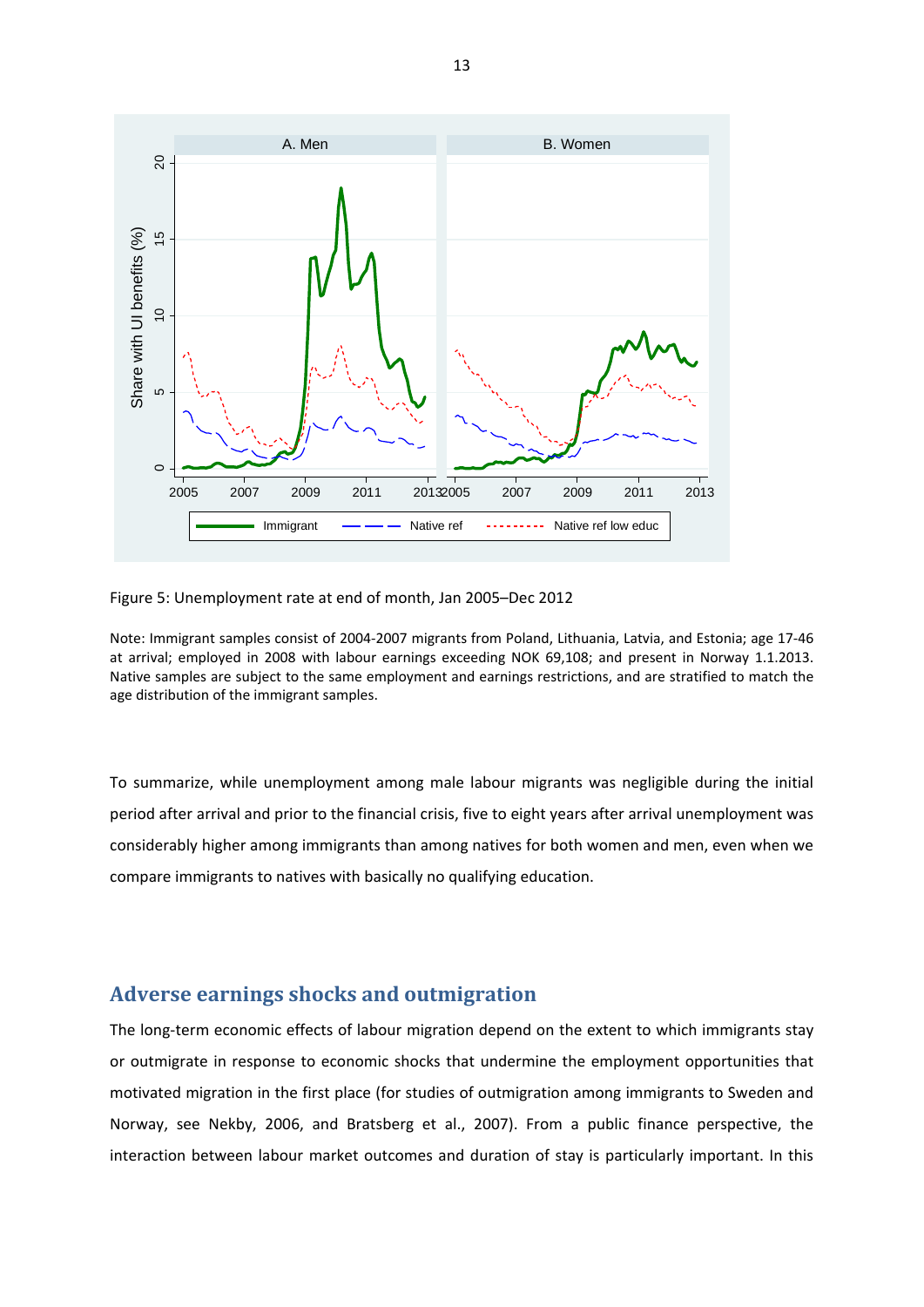section we study outmigration patterns among the labour migrants and how these patterns are related to individual adverse earnings shocks triggered by the financial crisis.

To study the role of adverse earnings shocks for outmigration decisions, we again focus on the samples of immigrants with a foothold in the Norwegian labour market prior to the financial crisis and who remained in Norway at least until January 1, 2010. The latter sample restriction likely makes us understate the relationship as we ignore outmigrations that took place immediately after the economic downturn. (The underlying micro data reveal that 5.1 per cent of post-accession male labour migrants who were employed in 2008 outmigrated during 2009. The figure compares to an outmigration rate of 4.7 per cent in 2007 and 2008 when we consider those employed during the prior year. These figures suggest that the number of labour migrants to outmigrate during the short term in response to the economic downturn was negligible.) But the restriction allows us to circumvent the problem of reverse causality, as we drop from the analysis those who left their job because they already had decided to outmigrate. As Table 2 showed, 7.2 per cent of the male migrants who remained present in Norway as of January 1, 2010, outmigrated during the following 36 months. Among women, only 3.2 per cent outmigrated.

In this section, we examine the extent to which outmigration decisions were affected by experiences of adverse earnings shocks, and in particular whether these effects were moderated by receipt of unemployment insurance benefits. Table 4 presents the estimation results from a linear probability model where the dependent variable is an indicator set to unity if the persons outmigrated between Jan 1, 2010, and Dec 31, 2012 (and zero otherwise). The results reveal that loss of employment with a substantial negative earnings shock in 2009 had a significant effect on subsequent outmigration for both men and women. The effect was much larger for those who did not claim UI benefits in 2009 than for those who did. For male labour migrants, the combined effect of earnings loss and UI benefits raised the outmigration rate by 6 percentage points, yielding an outmigration propensity that is more than twice that of the reference group. (Recall that the reference group consists of those with stable employment during the financial crisis; their outmigration rate was 4.4 per cent, see constant, column I.) Female outmigration is also affected with a combined effect of earnings loss and UI benefits of 5 percentage points, compared to 2.3 per cent for those without income loss (see column IV). Even if we control for tenure, wages and detailed industry affiliation prior to the crisis, outmigration is substantially higher for those who experienced a negative employment and earnings shock and who received UI benefits in 2009 (see columns II-III for men and V-VI for women) than for those with stable employment through the crisis.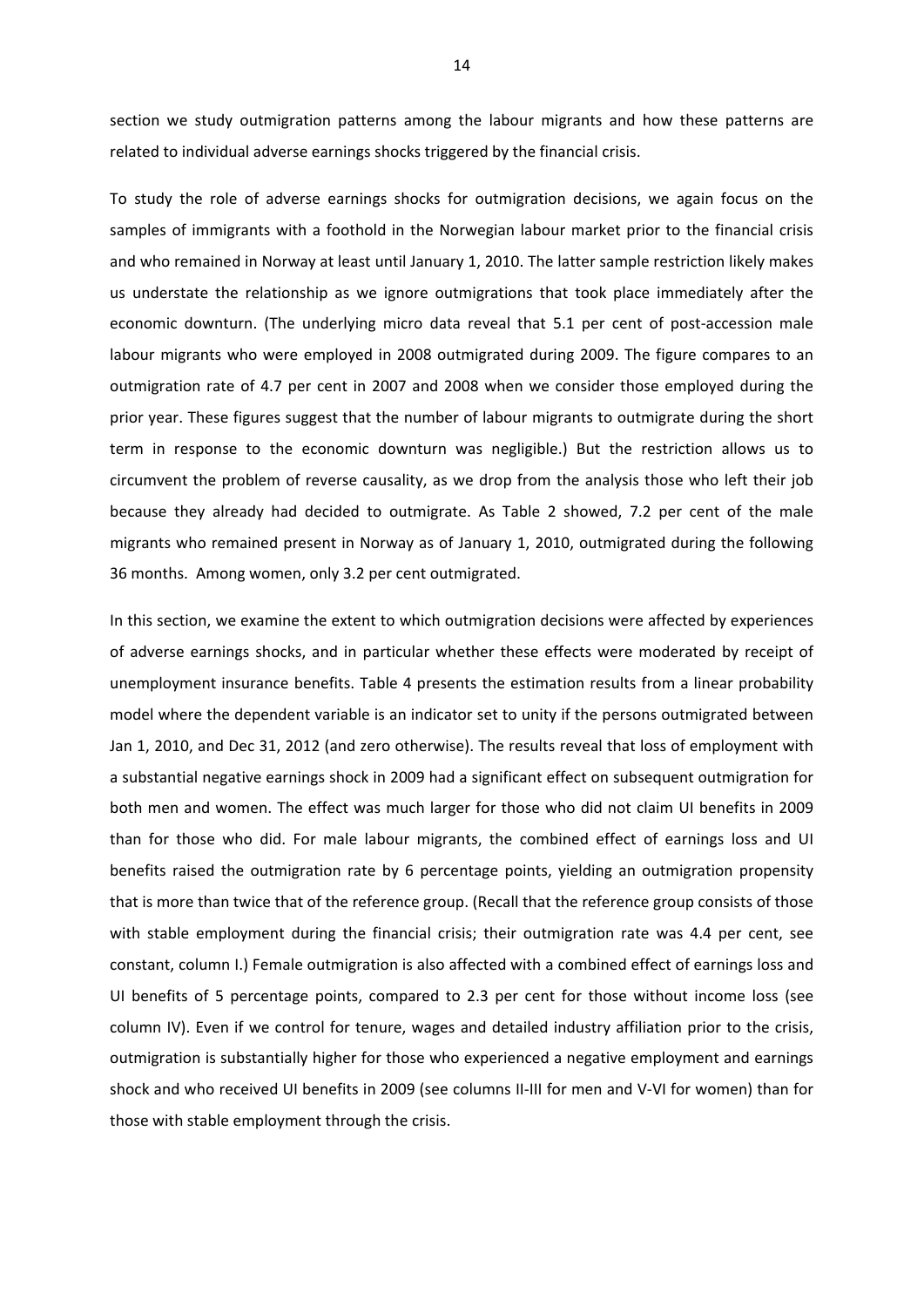|                                        | (1)                   | (II)                    | (III)                   | (IV)                  | (V)                     | (VI)                    |
|----------------------------------------|-----------------------|-------------------------|-------------------------|-----------------------|-------------------------|-------------------------|
|                                        |                       | Men                     |                         |                       | Women                   |                         |
| Earnings shock and                     | $0.064***$            | $0.063***$              | $0.057***$              | $0.052***$            | $0.063***$              | $0.063***$              |
| UI benefits 2009<br>Earnings shock w/o | (0.009)<br>$0.305***$ | (0.009)<br>$0.292***$   | (0.009)<br>$0.268***$   | (0.019)<br>$0.170***$ | (0.019)<br>$0.166***$   | (0.019)<br>$0.163***$   |
| UI benefits<br>UI benefits 2009,       | (0.008)<br>$-0.007$   | (0.008)<br>$-0.007$     | (0.009)<br>$-0.009$     | (0.014)<br>$-0.007$   | (0.015)<br>$-0.006$     | (0.015)<br>$-0.007$     |
| w/o earnings shock                     | (0.006)               | (0.006)                 | (0.006)                 | (0.010)               | (0.011)                 | (0.011)                 |
| Tenure 2008                            |                       | $-0.010***$<br>(0.002)  | $-0.005**$<br>(0.002)   |                       | $-0.005$<br>(0.004)     | $-0.003$<br>(0.004)     |
| In(annual wages<br>2008)               |                       |                         | $-0.057***$<br>(0.006)  |                       |                         | $-0.009$<br>(0.007)     |
| Constant                               | $0.044***$            | $0.045***$              | $0.048***$              | $0.023***$            | $0.023***$              | $0.023***$              |
|                                        | (0.003)               | (0.003)                 | (0.003)                 | (0.003)               | (0.003)                 | (0.003)                 |
| Additional control<br>variables        | None                  | Industry<br>(292 cat's) | Industry<br>(292 cat's) | None                  | Industry<br>(288 cat's) | Industry<br>(288 cat's) |

Table 4: Determinants of outmigration 2010‐2012, pre‐financial crisis labour migrants from Estonia, Latvia, Lithuania, and Poland

\*/\*\*/\*\*\* Significant at the 10/5/1 per cent level.

Note: Standard errors are reported in parentheses. Samples are restricted to those with wage earnings above 1G in 2008 and who were present in Norway 1.1.2010. The regressions have 12,982 (cols I‐III) and 3,477 (cols IV-VI) observations. Where applicable, constant term is evaluated at sample mean of continuous variables and weighted average industry affiliation.

For those not claiming unemployment insurance, the adverse earnings shock raises the probability that the labour migrant outmigrates by as much as 27 percentage points for men and 16 percentage points for women (see Table 4, columns III and VI). These estimates are three to five times higher than for migrants who claimed UI benefits. Apparently, outmigration is strongly moderated by unemployment benefit eligibility. The unemployment benefit claim is, however, potentially endogenous. Even though we measure UI benefit receipt ahead of the period during which we study outmigration, some of those who claimed benefits during the financial crisis may have stayed for the long term even in the absence of unemployment insurance because they viewed employment prospects to be better in Norway than in the home country (refer back to the large cross-country differences in unemployment displayed in Figure 3). Moreover, the outcomes of non‐claimants of benefits who also experienced a negative earnings shock during the crisis may not be a reasonable counterfactual for the alternative state without unemployment insurance. To study the isolated effect of unemployment insurance eligibility, we need a different identification strategy. Nevertheless, the data show that a small fraction of the labour migrants present in Norway during the crisis had outmigrated by 2013 (recall that only 7.2 per cent of men and 3.2 per cent of women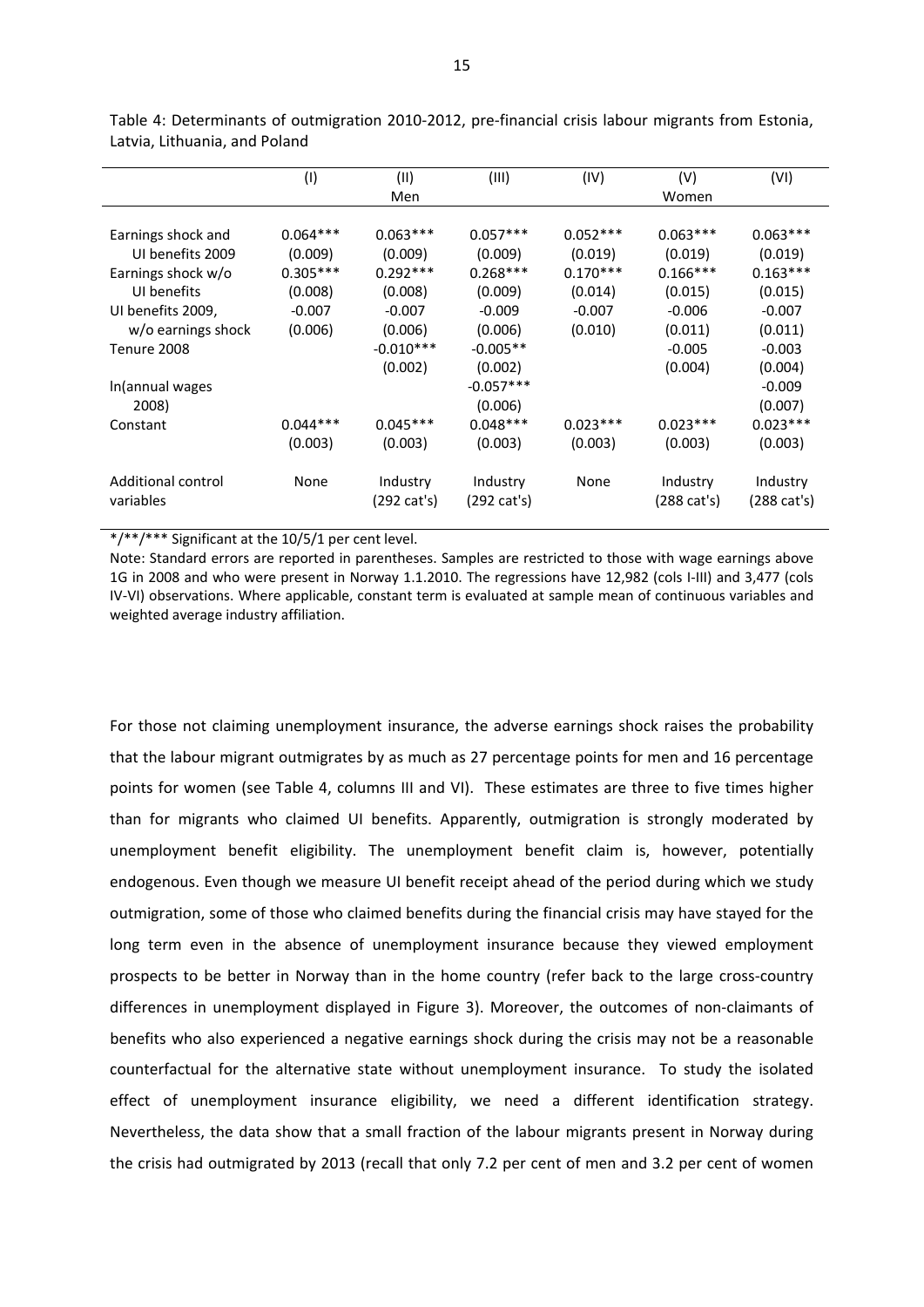remigrated). In contrast, a large fraction had collected unemployment insurance (as discussed above, fully 46 per cent of men and 27 per cent of women present in Norway at the end of 2009 received UI benefits at some point between 2009 and 2012). Such empirical patterns point to strong incentive effects of unemployment insurance: An overwhelming majority of the labour migrants who suffered job loss did not return to their home country. Instead, they stayed in Norway and collected UI benefits.

# **Long‐term earnings responses to negative employment shocks among immigrants and natives**

The prior section showed that the vast majority of the migrant cohorts under study chose to stay in Norway despite the downgrading of job opportunities. For the immigrants who chose to remain in Norway over time, it is of interest to investigate how the adverse shocks during the financial crisis affected their longer‐term employment and earnings prospects (Åslund and Rooth, 2007, and Åslund et al., 2014, study long‐term effects of initial labour market conditions and employment outcomes on immigrants earnings; Huttunen et al., 2011, investigate long-term effects of job loss in general). In Figure 6, we display average earnings profiles over time (excluding a few zeros) for the labour migrants employed in 2008 and still present in Norway at the end of 2012. Again, native samples match the age distribution of immigrants, and to ensure comparability the native samples are also restricted to those who were employed in 2008 and present in Norway on January 1, 2013.

Earnings growth reflects accumulation of experience as well as overall real wage growth. Earnings dips – or slowdown in growth – during the financial crisis in 2009 and 2010 are found for all groups considered. But, as Figure 6 shows, earnings dips are most pronounced for male immigrants. The average male migrant experienced a substantial decline in real labour earnings from 2008 to 2009. Earnings improved during the economic recovery of 2011 and 2012, with a slight convergence between the immigrants and low‐educated natives. Compared to the average native male, however, the earnings gap remained at 34 per cent.

The financial crisis had less detrimental effects on earnings of female immigrants. Actually, earnings of immigrant women were, on average, slightly higher than those of low‐educated native women throughout most of the study period. But, again, the immigrant‐native comparison crucially depends on the comparison group. The average native female had somewhat higher earnings growth than the other groups considered from 2009 onwards.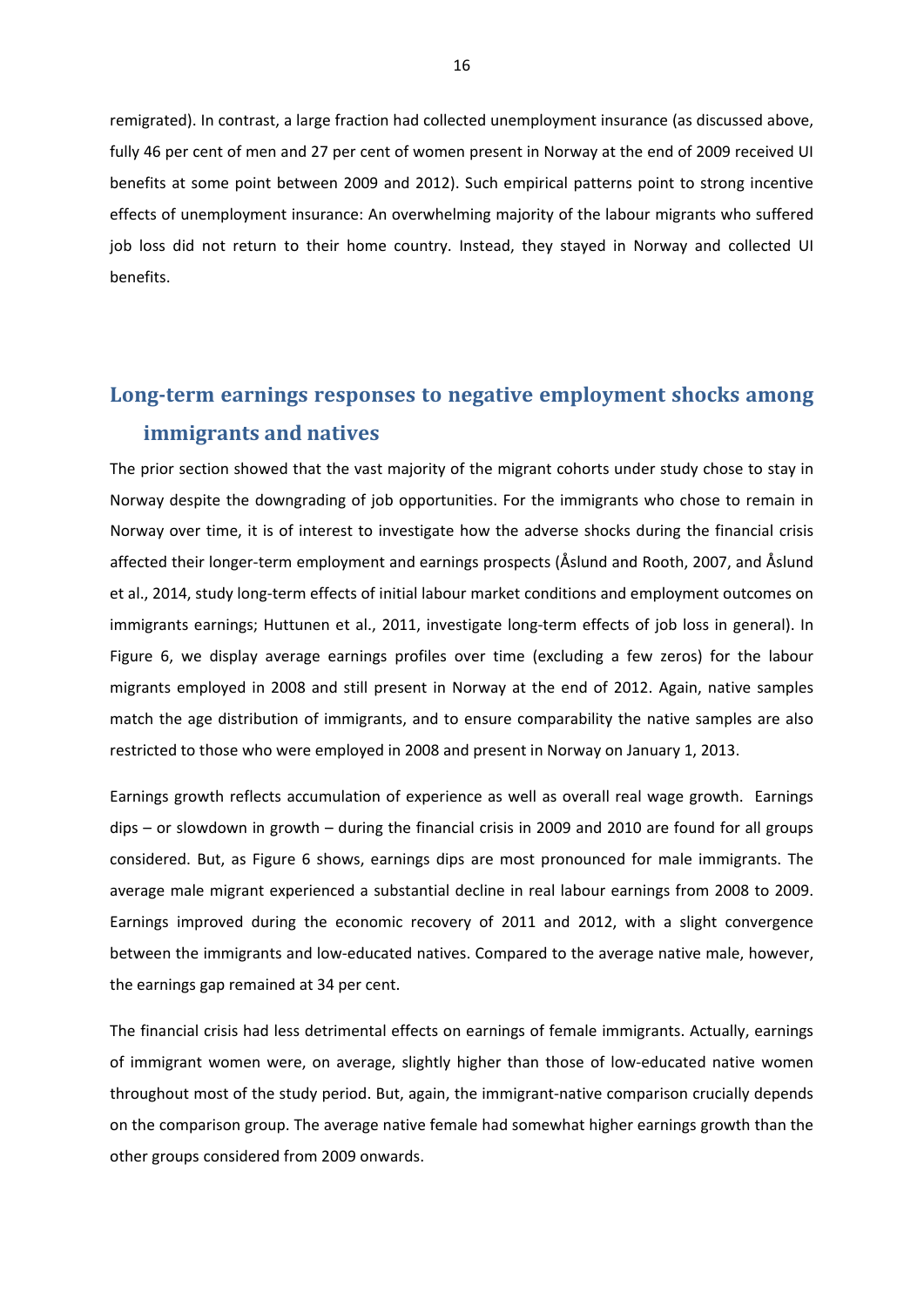

Figure 6: Average wage earnings, 2007–2012

Note: Immigrant samples consist of 2004‐2007 migrants from Poland, Lithuania, Latvia, and Estonia; age 17‐46 at arrival; employed in 2008 with labour earnings exceeding NOK 69,108; and present in Norway 1.1.2013. Native samples are subject to the same employment and earnings restrictions, and are stratified to match the age distribution of the immigrant samples. Averages exclude zero earnings. Earnings are inflated to 2011 values by the consumer price index.

To investigate the possible long‐term consequences of the adverse earnings shocks in 2009, we next pool the samples of immigrant and native workers and regress the logarithm of 2012 earnings on an immigrant indicator variable and the 2009 individual shock measure, together with vectors of control variables. The coefficient attached to the immigrant indicator will then capture the immigrant‐native earnings differential controlled for these other factors. The results are displayed in Table 5. In the comparison with a representative sample of equally aged native workers, the observed earnings differentials are as high as 0.42 log points for men and 0.32 log points for women; see panel A. Accounting for differences in 2012 industry affiliation and tenure reduces the native-immigrant differentials to 0.17 and 0.14 for men and women, respectively (see panel A, columns I and IV). Now, adding controls for the experience of an adverse shock in 2009 (including an indicator for receipt of unemployment benefits), reduces both the male and the female differential to 0.13 log points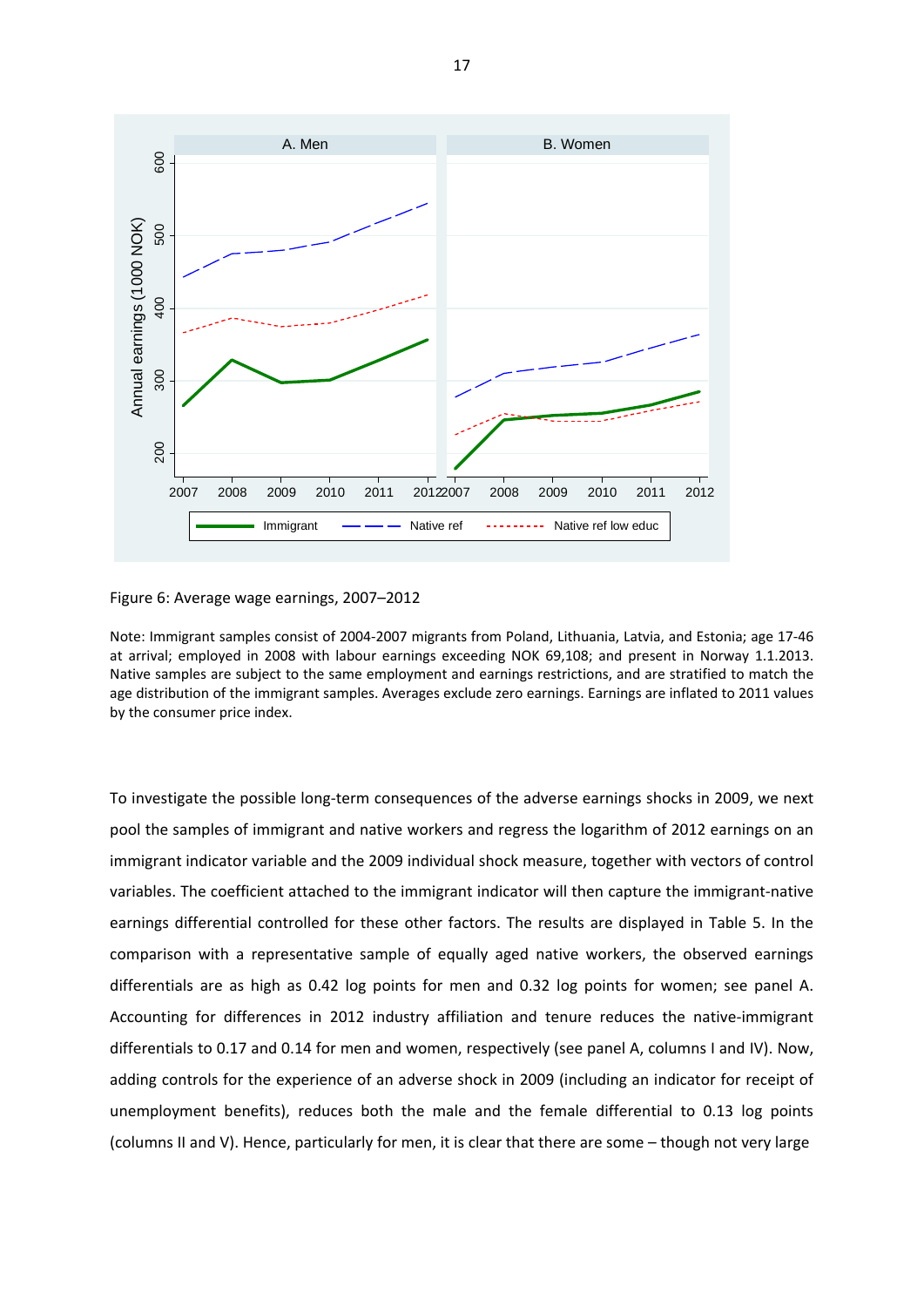|                                                                           | (1)                     | (II)<br>Men                                                                | (III)                                                                      | (IV)                              | (V)<br>Women                                                               | (VI)                                                                       |
|---------------------------------------------------------------------------|-------------------------|----------------------------------------------------------------------------|----------------------------------------------------------------------------|-----------------------------------|----------------------------------------------------------------------------|----------------------------------------------------------------------------|
|                                                                           |                         |                                                                            |                                                                            |                                   |                                                                            |                                                                            |
| A. Vs. all natives                                                        |                         |                                                                            |                                                                            |                                   |                                                                            |                                                                            |
| Observed difference                                                       | $-0.415$                |                                                                            |                                                                            | $-0.323$                          |                                                                            |                                                                            |
| Immigrant-native<br>difference<br>Earnings shock 2009<br>UI benefits 2009 | $-0.168***$<br>(0.010)  | $-0.128***$<br>(0.010)<br>$-0.416***$<br>(0.016)<br>$-0.138***$<br>(0.011) | $-0.040***$<br>(0.009)<br>$-0.256***$<br>(0.015)<br>$-0.089***$<br>(0.011) | $-0.137***$<br>(0.017)            | $-0.126***$<br>(0.017)<br>$-0.489***$<br>(0.025)<br>$-0.225***$<br>(0.022) | $-0.070***$<br>(0.016)<br>$-0.297***$<br>(0.025)<br>$-0.177***$<br>(0.021) |
| Tenure                                                                    | $0.024***$              | $0.021***$                                                                 | $0.009***$                                                                 | $0.044***$                        | $0.039***$                                                                 | $0.023***$                                                                 |
| In(annual wages<br>2008)                                                  | (0.001)                 | (0.001)                                                                    | (0.001)<br>$0.586***$<br>(0.007)                                           | (0.002)                           | (0.002)                                                                    | (0.002)<br>$0.453***$<br>(0.011)                                           |
| B. Vs. low educ                                                           |                         |                                                                            |                                                                            |                                   |                                                                            |                                                                            |
| Observed difference                                                       | $-0.108$                |                                                                            |                                                                            | 0.063                             |                                                                            |                                                                            |
| Immigrant-native<br>difference<br>Earnings shock 2009<br>UI benefits 2009 | $0.039***$<br>(0.014)   | $0.050***$<br>(0.014)<br>$-0.368***$<br>(0.021)<br>$-0.061***$<br>(0.015)  | $0.089***$<br>(0.013)<br>$-0.252***$<br>(0.020)<br>$-0.028*$<br>(0.014)    | $0.134***$<br>(0.026)             | $0.130***$<br>(0.026)<br>$-0.564***$<br>(0.055)<br>$-0.123***$<br>(0.039)  | $0.138***$<br>(0.026)<br>$-0.408***$<br>(0.054)<br>$-0.096**$<br>(0.038)   |
| Tenure                                                                    | $0.035***$<br>(0.002)   | $0.029***$<br>(0.002)                                                      | $0.017***$<br>(0.002)                                                      | $0.054***$<br>(0.005)             | $0.047***$<br>(0.005)                                                      | $0.030***$<br>(0.005)                                                      |
| In(annual wages<br>2008)                                                  |                         |                                                                            | $0.598***$<br>(0.014)                                                      |                                   |                                                                            | $0.524***$<br>(0.027)                                                      |
| Additional control<br>variables                                           | Industry<br>(689 cat's) | Industry<br>(689 cat's)                                                    | Industry<br>(689 cat's)                                                    | Industry<br>$(612 \text{ cat's})$ | Industry<br>$(612 \text{ cat's})$                                          | Industry<br>$(612 \text{ cat's})$                                          |

Table 5: Explaining immigrant‐native difference in log 2012 wage earnings

\*/\*\*/\*\*\* Significant at the 10/5/1 per cent level.

Note: Standard errors are reported in parentheses. Samples are restricted to those with labour earnings above 1G in 2008 and who were present in Norway 1.1.2013. The regressions have 45,886 (panel A, cols I‐III), 24,307 (panel A, cols IV‐VI), 20,942 (panel B, cols I‐III), and 7,129 (panel B, cols IV‐VI) observations.

– persistent negative impacts of the employment shocks of the financial crisis that raised the immigrant-native earnings differential on a lasting basis. Controlling for the initial earnings level in 2008 reduces the immigrant‐native differential in 2012 even further, to 0.04 log point for men and 0.07 log points for women. Finally, it is clear from Table 5 that the 2009 adverse earnings shock had a lasting impact on individual earnings: controlling for the level of pre-crisis earnings, the 2012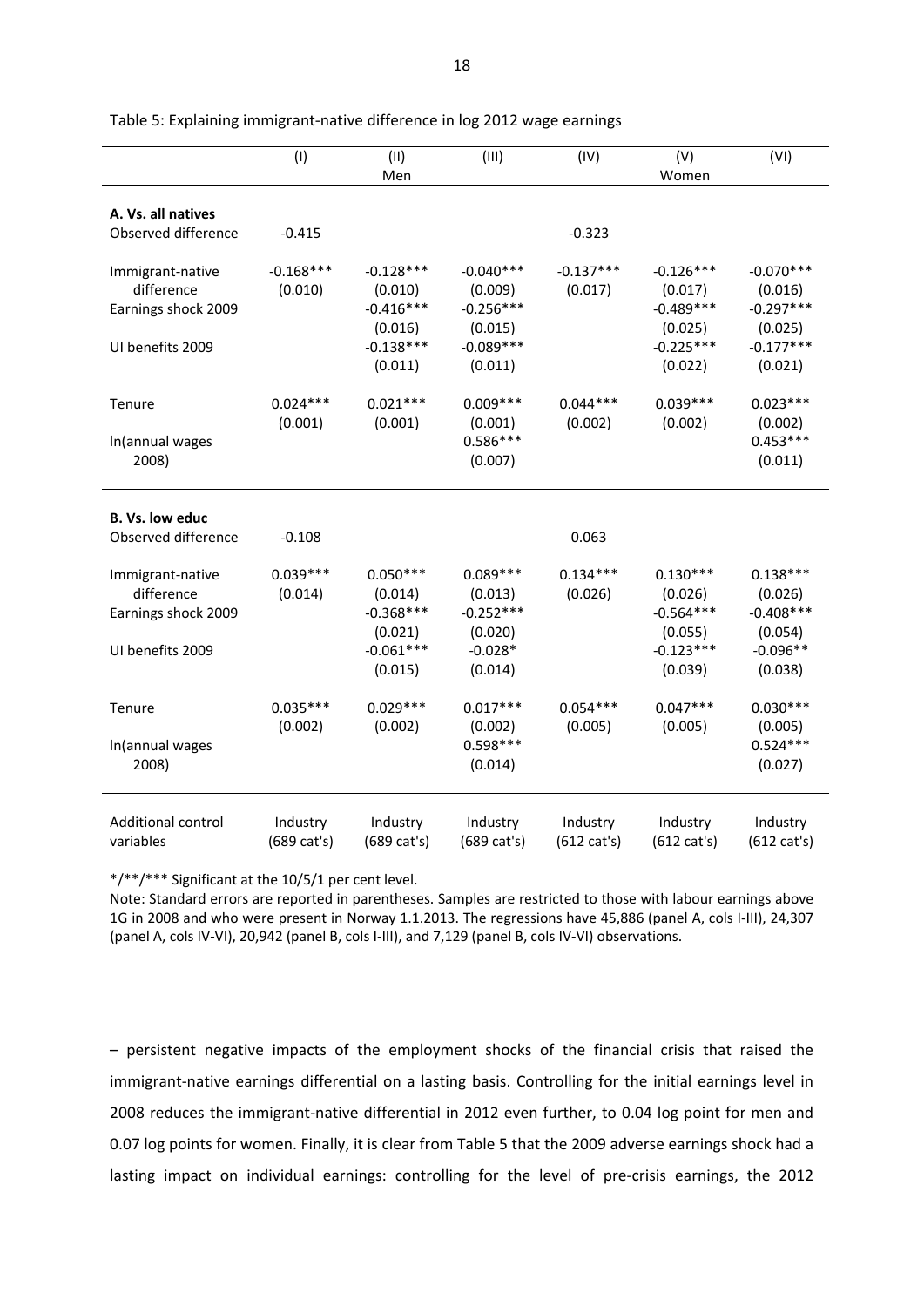earnings of native men are 0.26 log points and those of native women 0.30 log point lower than those who did not experience any individual employment shock during the financial crisis (see columns III and VI).

Moving further to the results based on the comparisons with low-education natives (see panel B), we find a similar pattern with respect to the impacts of the 2009 employment shock. Controlling for exposure to such shocks raises the earnings differential in favour of male immigrants. Indeed, accounting for differences in tenure and industry affiliation, it is evident that the immigrants on average have higher earnings than unskilled natives (see panel B, columns III and VI).

#### **Conclusions**

The opening up of the common labour market in Europe represents new opportunities for efficient allocation of labour, for reducing bottlenecks in production processes, for mitigating the fiscal consequences of demographic transition, and for cushioning national and regional cyclical fluctuations. However, at least in the short and intermediate terms, the integrated market also presents some political and economic challenges. A particular concern is that the large cross-country differences in wages and social insurance standards may put pressure on existing welfare state institutions. The fact that the social insurance benefit level in some countries by far exceeds typical wages in other countries may distort migration flows and weaken labour migrants' incentives to remain in productive employment over the long term. This makes the new European labour market qualitatively different from the common Nordic labour market that for 60 years has facilitated unrestricted labour mobility between countries, thereby raising aggregate output in the Nordic region.

In this chapter, we have examined the first major wave of post-EU accession labour migrants from Eastern Europe to Norway, with a focus on employment performance during the initial eight‐year period after accession. We have shown that the labour immigrants were much more adversely affected by the financial crisis than comparable natives, and that during the winter months of 2008/09, immigrant unemployment rose spectacularly. Those who were directly affected by the crisis had a higher probability of remigration. Their outmigration propensity was moderate, however. For those who experienced job loss during the financial crisis, unemployment benefits were high compared to wages in their home country and many may have had rational expectations of returning to work in Norway. As predicted by theory, the return mobility of workers from the new EU member states seems less sensitive to negative employment shocks than what is previously found for inter‐ Nordic migrants (Pedersen and Røed, 2008).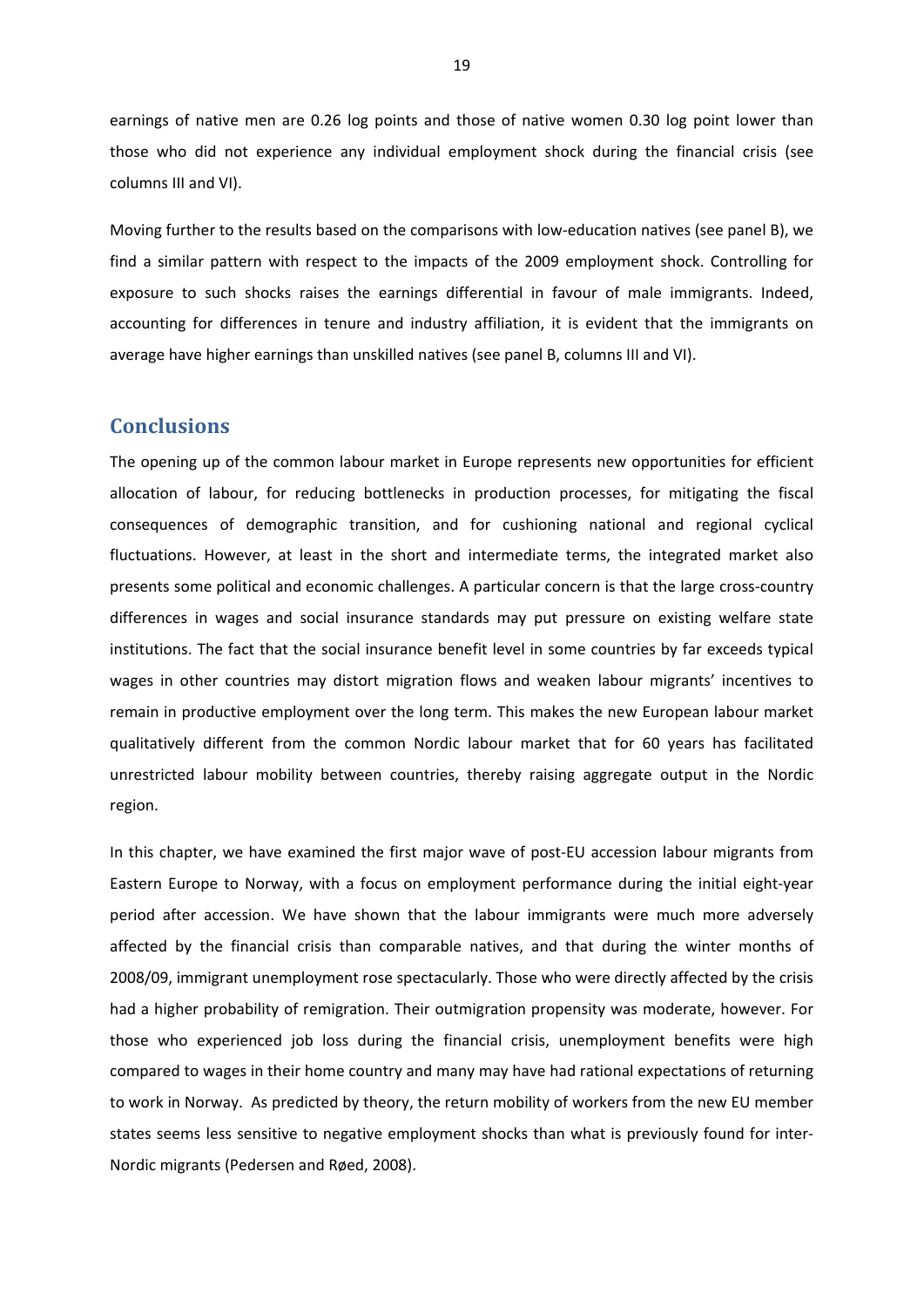Among those who stayed in Norway, the majority of unemployed immigrants returned to employment relatively quickly after the crisis, although the unemployment rate remained at a significantly higher level than for comparable natives even three years after the crisis. The adverse long‐term earnings impacts of experiencing a negative labour demand shock during the financial crisis prevailed in 2012 and account for a significant portion of observed earnings differences between native and immigrant workers. Our findings reconfirm prior evidence in the empirical literature that recently arrived labour migrants are considerably more vulnerable to cyclical downturns than natives, and that they have a higher risk of persistent non‐employment in the aftermath of negative labour demand shocks. For a majority of the immigrants studied, however, the unemployment experience turned out to be short‐lived. Even if the lasting adverse effects of the financial crisis were moderate, the accumulated effects of business cycles on long-term employment profiles can be large when immigrants are consistently exposed to job loss during recessions.

#### **References**

- Åslund, O., L. Hensvik, and O.N. Skans (2014), "Seeking similarity: How immigrants and natives manage in the labor market," *Journal of Labor Economics*, forthcoming.
- Åslund, O., and D.O. Rooth (2007), "Do When and Where Matter? Initial Labor Market Conditions and Immigrant Earnings," *The Economic Journal,* Vol. 117, Issue 518, 422‐448.
- Barrett, A. (2012), "Welfare and Immigration," *Migration Policy Centre Research Report 2012/07,* European University Institute.
- Barth, E., B. Bratsberg, and O. Raaum (2004), "Identifying Earnings Assimilation of Immigrants under Changing Macroeconomic Conditions," *Scandinavian Journal of Economics* 106(1): 1‐22.
- Barth, E., B. Bratsberg, and O. Raaum (2012), "Immigrant Wage Profiles within and between Firms," *Labour Economics*, Vol. 19, No. 4, 541‐556.
- Boeri, T. (2010), "Immigration to the Land of Redistribution," *Economica*, Vol. 77, No. 308, 651‐687.
- Bratsberg, B., J.E. Dølvik, and O. Raaum (2013), "Open Borders, Economic Shocks, and Work Migration," mimeo, Ragnar Frisch Centre for Economic Research.
- Bratsberg, B., O. Raaum, and K. Røed (2010), "When Minority Labor Migrants Meet the Welfare State," *Journal of Labor Economics*, Vol. 28, No. 3, 633‐676.
- Bratsberg, B., O. Raaum, and K. Sørlie (2007), "Foreign‐born migration to and from Norway," in C. Ozden and M. Schiff (eds), *International Migration, Economic Development, & Policy*, New York: World Bank and Palgrave Macmillan.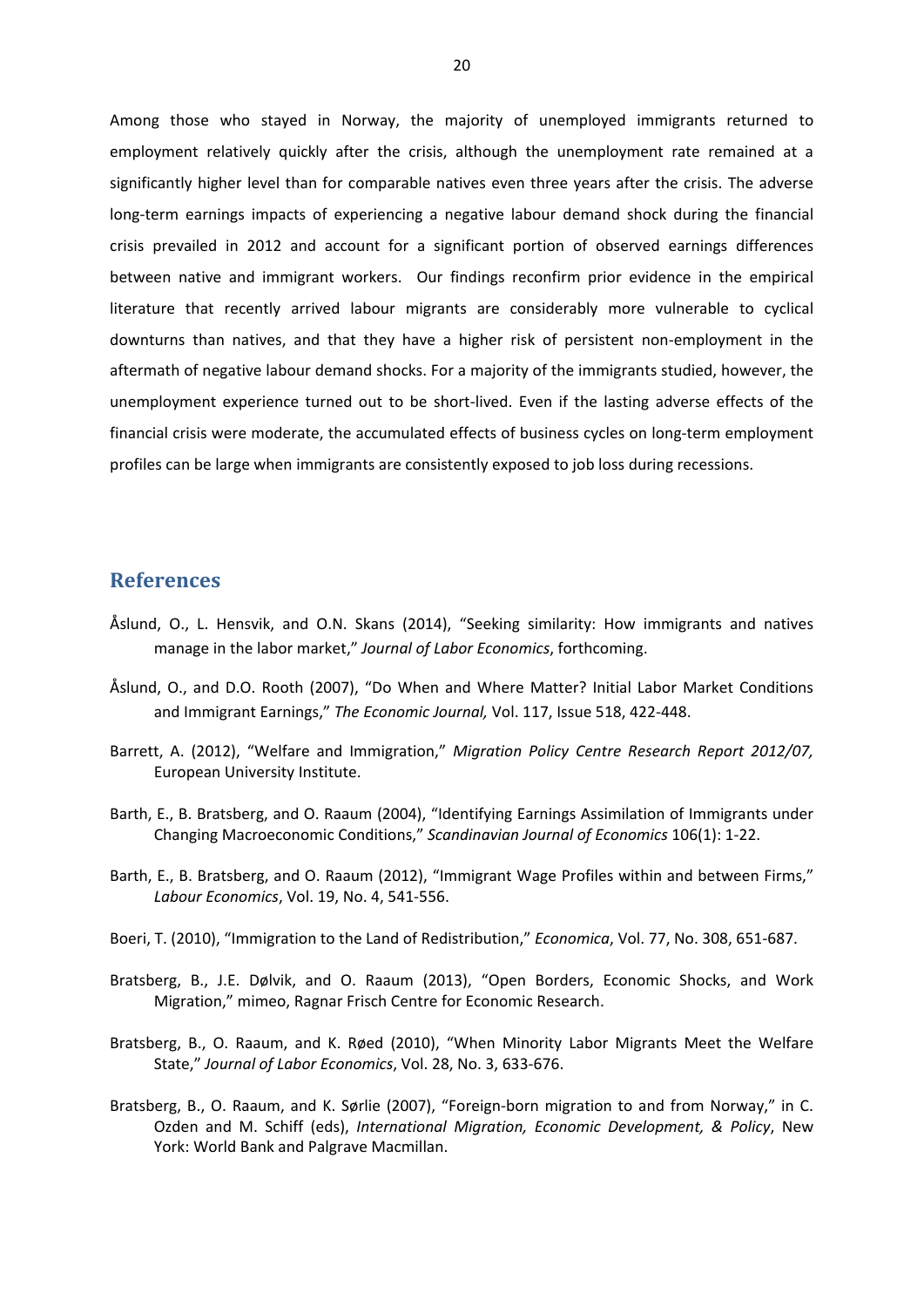- Dølvik, J.E., and L. Eldring (2008), Mobility of Labour from the New EU States to the Nordic Region— Development Trends and Consequences, TemaNord 2008:537, Copenhagen: Nordic Council of Ministers) http://norden.org/pub/velfaerd/arbetsmarknad/uk/TN2008537.pdf.
- Dustmann, C., A. Glitz, and T. Vogel (2010), "Employment, Wages, and the Economic Cycle: Differences between Immigrants and Natives," *European Economic Review*, Vol. 54, No. 1, 1‐ 17.
- Dustmann, C., and T. Frattini (2013), "The Fiscal Effects of Immigration to the UK," Discussion paper No 22/13, Centre for Research and Analysis of Migration, University College London.
- Edin, P.A., R. J. LaLonde, and O. Åslund (2000), "Emigration of immigrants and measures of immigrant assimilation: Evidence from Sweden," *Swedish Economic Policy Review* 7, 163‐204.
- European Commission (2013), *Practical guide on the applicable legislation in the European Union (EU), the European Economic Area (EEA) and in Switzerland*, Employment, Social Affairs and Equal Opportunities: Social Europe.
- Friberg, J.H., and L. Eldring (2013), *Labour migrants from Central and Eastern Europe in the Nordic countries. Patterns of migration, working conditions and recruitment practices*, TemaNord 2013:570, Copenhagen: Nordic Council of Ministers (http://www.norden.org/no/publikationer/publikasjoner/2013‐570).
- Hansen, J., and M. Lofstrom (2003), "Immigrant Assimilation and Welfare Participation: Do Immigrants Assimilate into or out of Welfare?" *Journal of Human Resources,* Vol. 38, No. 1, 74‐ 98.
- Hansen, N.W., Å.A. Seip, and L. Eldring (2010), *Rekruttering av kompetansearbeidskraft fra tredjeland til Norden: Reguleringer, strategier og realiteter*. TemaNord 2010:536. København: Nordisk Ministerråd
- Holmøy, E., and B. Strøm (2012), "Gjør innvandring det lettere å finansiere velferdsstaten? " *Økonomiske analyser* 3/2012, 37‐45.
- Husted, L., H.S. Nielsen, M. Rosholm, and N. Smith (2001), "Employment and wage assimilation of male first generation immigrants in Denmark," *International Journal of Manpower* 22, 39‐68.
- Huttunen, K., J. Møen, and K.G. Salvanes (2011), "How Destructive is Creative Destruction? Effects of Job Loss on Mobility, Withdrawal and Income," *Journal of the European Economic Association* 9 (5), 840‐870.
- Kennan, J. (2013), "Open Borders," *Review of Economic Dynamics* 16(2): L1–L13.
- Lundborg, P. (2006), "EU Enlargement, Migration and Labor Market Institutions," *Zeitschrift für ArbeitsmarktForschung* 39(1): 24‐34.
- Mayda, Anna Maria (2010), "International Migrations: A Panel Data Analysis of the Determinants of Bilateral Flows," *Journal of Population Economics*, 23 (4), 1249‐1274.
- Nannestad, P. (2004), "Immigration as a Challenge to the Danish Welfare State?" *European Journal of Political Economy,* Vol. 20, No. 3, 755‐767.